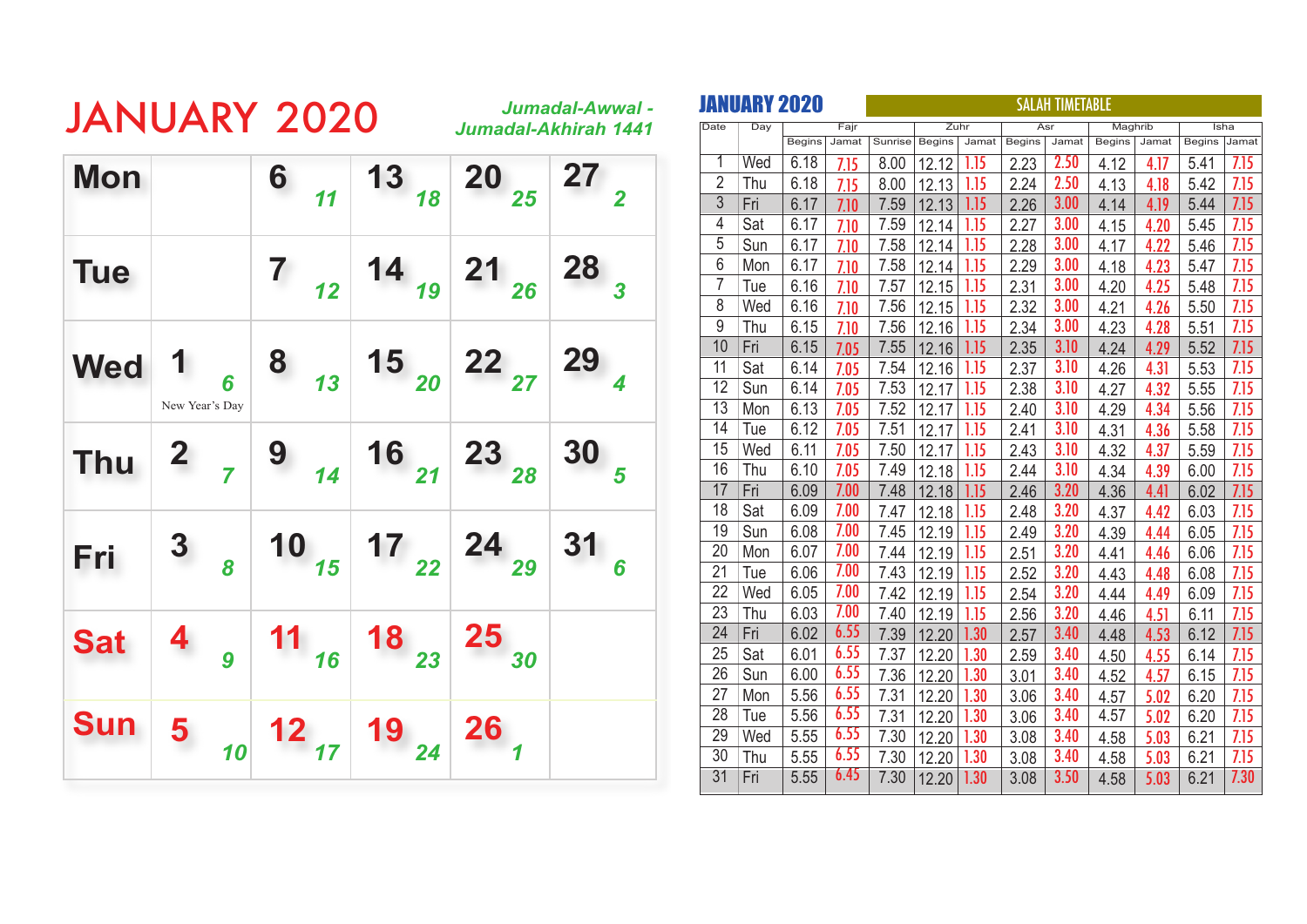| <b>FEBRUARY 2020</b> |              |   |   |    |      |           | Jumadal-Akhirah - |                |     |               |       | <b>SALAH TIMETABLE</b> |        |      |                |             |               |       | <b>FEBRUARY 2020</b> |      |
|----------------------|--------------|---|---|----|------|-----------|-------------------|----------------|-----|---------------|-------|------------------------|--------|------|----------------|-------------|---------------|-------|----------------------|------|
|                      |              |   |   |    |      |           | Rajab 1441        | Date           | Day |               | Fajr  |                        | Zuhr   |      |                | Asr         | Maghrib       |       |                      |      |
|                      |              |   |   |    |      |           |                   |                |     | <b>Begins</b> | Jamat | Sunrise                | Begins |      | Jamat   Begins | Jamat       | <b>Begins</b> | Jamat | <b>Begins</b>        | Jama |
| <b>Mon</b>           |              |   | 3 |    | 10   | 17        | 24                |                | Sat | 5.52          | 6.45  | 7.28                   | 12.20  | 1.30 | 3.09           | <b>3.50</b> | 4.59          | 5.04  | 6.22                 | 7.30 |
|                      |              |   |   | 9  | 16   | 23        | 30                | $\overline{2}$ | Sun | 5.51          | 6.45  | 7.28                   | 12.20  | 1.30 | 3.10           | 3.50        | 5.01          | 5.06  | 6.23                 | 7.30 |
|                      |              |   |   |    |      |           |                   | 3              | Mon | 5.51          | 6.45  | 7.27                   | 12.20  | 1.30 | 3.11           | 3.50        | 5.02          | 5.07  | 6.25                 | 7.30 |
|                      |              |   |   |    |      |           |                   | $\overline{4}$ | Tue | 5.50          | 6.45  | 7.25                   | 12.21  | 1.30 | 3.13           | 3.50        | 5.04          | 5.09  | 6.27                 | 7.30 |
|                      |              |   |   |    |      |           |                   | 5              | Wed | 5.49          | 6.45  | 7.23                   | 12.21  | 1.30 | 3.14           | 3.50        | 5.06          | 5.11  | 6.28                 | 7.30 |
| <b>Tue</b>           |              |   | 4 |    | 11   | 18        | 25                | 6              | Thu | 5.47          | 6.45  | 7.21                   | 12.21  | 1.30 | 3.16           | 3.50        | 5.08          | 5.13  | 6.30                 | 7.30 |
|                      |              |   |   | 10 | 17   | 24        |                   |                | Fri | 5.46          | 6.30  | 7.19                   | 12.21  | 1.30 | 3.18           | 4.00        | 5.10          | 5.15  | 6.31                 | 7.30 |
|                      |              |   |   |    |      |           |                   | 8              | Sat | 5.44          | 6.30  | 7.17                   | 12.21  | 1.30 | 3.20           | 4.00        | 5.11          | 5.16  | 6.33                 | 7.30 |
|                      |              |   |   |    |      |           |                   | 9              | Sun | 5.43          | 6.30  | 7.16                   | 12.21  | 1.30 | 3.21           | 4.00        | 5.13          | 5.18  | 6.35                 | 7.30 |
|                      |              |   |   |    |      |           |                   | 10             | Mon | 5.41          | 6.30  | 7.14                   | 12.21  | 1.30 | 3.23           | 4.00        | 5.15          | 5.20  | 6.36                 | 7.30 |
| <b>Wed</b>           |              |   | 5 |    | $12$ | 19        | 26                | 11             | Tue | 5.39          | 6.30  | 7.12                   | 12.21  | 1.30 | 3.25           | 4.00        | 5.17          | 5.22  | 6.38                 | 7.30 |
|                      |              |   |   | 11 | 18   | 25        |                   | 12             | Wed | 5.37          | 6.30  | 7.10                   | 12.21  | 1.30 | 3.26           | 4.00        | 5.19          | 5.24  | 6.40                 | 7.30 |
|                      |              |   |   |    |      |           |                   | 13             | Thu | 5.36          | 6.30  | 7.08                   | 12.20  | 1.30 | 3.28           | 4.00        | 5.21          | 5.26  | 6.41                 | 7.30 |
|                      |              |   |   |    |      |           |                   | 14             | Fri | 5.34          | 6.15  | 7.06                   | 12.20  | 1.30 | 3.30           | 4.15        | 5.22          | 5.27  | 6.43                 | 7.45 |
| Thu                  |              |   | 6 |    | 13   | 20        | 27                | 15             | Sat | 5.32          | 6.15  | 7.04                   | 12.20  | 1.30 | 3.31           | 4.15        | 5.24          | 5.29  | 6.45                 | 7.45 |
|                      |              |   |   | 12 | 19   | 26        |                   | 16             | Sun | 5.30          | 6.15  | 7.02                   | 12.20  | 1.30 | 3.33           | 4.15        | 5.26          | 5.31  | 6.46                 | 7.45 |
|                      |              |   |   |    |      |           |                   | 17             | Mon | 5.28          | 6.15  | 7.00                   | 12.20  | 1.30 | 3.35           | 4.15        | 5.28          | 5.33  | 6.48                 | 7.45 |
|                      |              |   |   |    |      |           |                   | 18             | Tue | 5.26          | 6.15  | 6.58                   | 12.20  | 1.30 | 3.36           | 4.15        | 5.30          | 5.35  | 6.50                 | 7.45 |
|                      |              |   |   |    |      |           |                   | 19             | Wed | 5.24          | 6.15  | 6.56                   | 12.20  | 1.30 | 3.38           | 4.15        | 5.31          | 5.36  | 6.51                 | 7.45 |
| Fri                  |              |   | 7 |    | 14   | 21        | 28                | 20             | Thu | 5.23          | 6.15  | 6.54                   | 12.20  | 1.30 | 3.39           | 4.15        | 5.33          | 5.38  | 6.53                 | 7.45 |
|                      |              |   |   | 13 | 20   | 27        |                   | 21             | Fri | 5.22          | 6.00  | 6.52                   | 12.20  | 1.30 | 3.41           | 4.25        | 5.35          | 5.40  | 6.55                 | 8.00 |
|                      |              |   |   |    |      |           |                   | 22             | Sat | 5.19          | 6.00  | 6.50                   | 12.20  | 1.30 | 3.43           | 4.25        | 5.37          | 5.42  | 6.56                 | 8.00 |
|                      |              |   |   |    |      |           |                   | 23             | Sun | 5.17          | 6.00  | 6.48                   | 12.19  | 1.30 | 3.44           | 4.25        | 5.39          | 5.44  | 6.58                 | 8.00 |
| <b>Sat</b>           | 1            |   |   |    |      | 22        |                   | 24             | Mon | 5.14          | 6.00  | 6.46                   | 12.19  | 1.30 | 3.46           | 4.25        | 5.40          | 5.45  | 7.00                 | 8.00 |
|                      |              |   | 8 |    | 15   |           | 29                | 25             | Tue | 5.12          | 6.00  | 6.44                   | 12.19  | 1.30 | 3.47           | 4.25        | 5.42          | 5.47  | 7.02                 | 8.00 |
|                      |              | 7 |   | 14 | 21   | 28        |                   | 26             | Wed | 5.10          | 6.00  | 6.40                   | 12.19  | 1.30 | 3.49           | 4.25        | 5.44          | 5.49  | 7.04                 | 8.00 |
|                      |              |   |   |    |      |           |                   | 27             | Thu | 5.07          | 6.00  | 6.37                   | 12.19  | 1.30 | 3.53           | 4.25        | 5.47          | 5.52  | 7.06                 | 8.00 |
|                      |              |   |   |    |      |           |                   | 28             | Fri | 5.07          | 5.40  | 6.37                   | 12.19  | 1.30 | 3.53           | 4.30        | 5.47          | 5.52  | 7.06                 | 8.10 |
| <b>Sun</b>           | $\mathbf{2}$ |   | 9 |    | 16   | <b>23</b> |                   | 29             | Sat | 5.05          | 5.40  | 6.35                   | 12.18  | 1.30 | 3.54           | 4.30        | 5.48          | 5.53  | 7.06                 | 8.10 |
|                      |              | 8 |   | 15 | 22   | 29        |                   |                |     |               |       |                        |        |      |                |             |               |       |                      |      |
|                      |              |   |   |    |      |           |                   |                |     |               |       |                        |        |      |                |             |               |       |                      |      |
|                      |              |   |   |    |      |           |                   |                |     |               |       |                        |        |      |                |             |               |       |                      |      |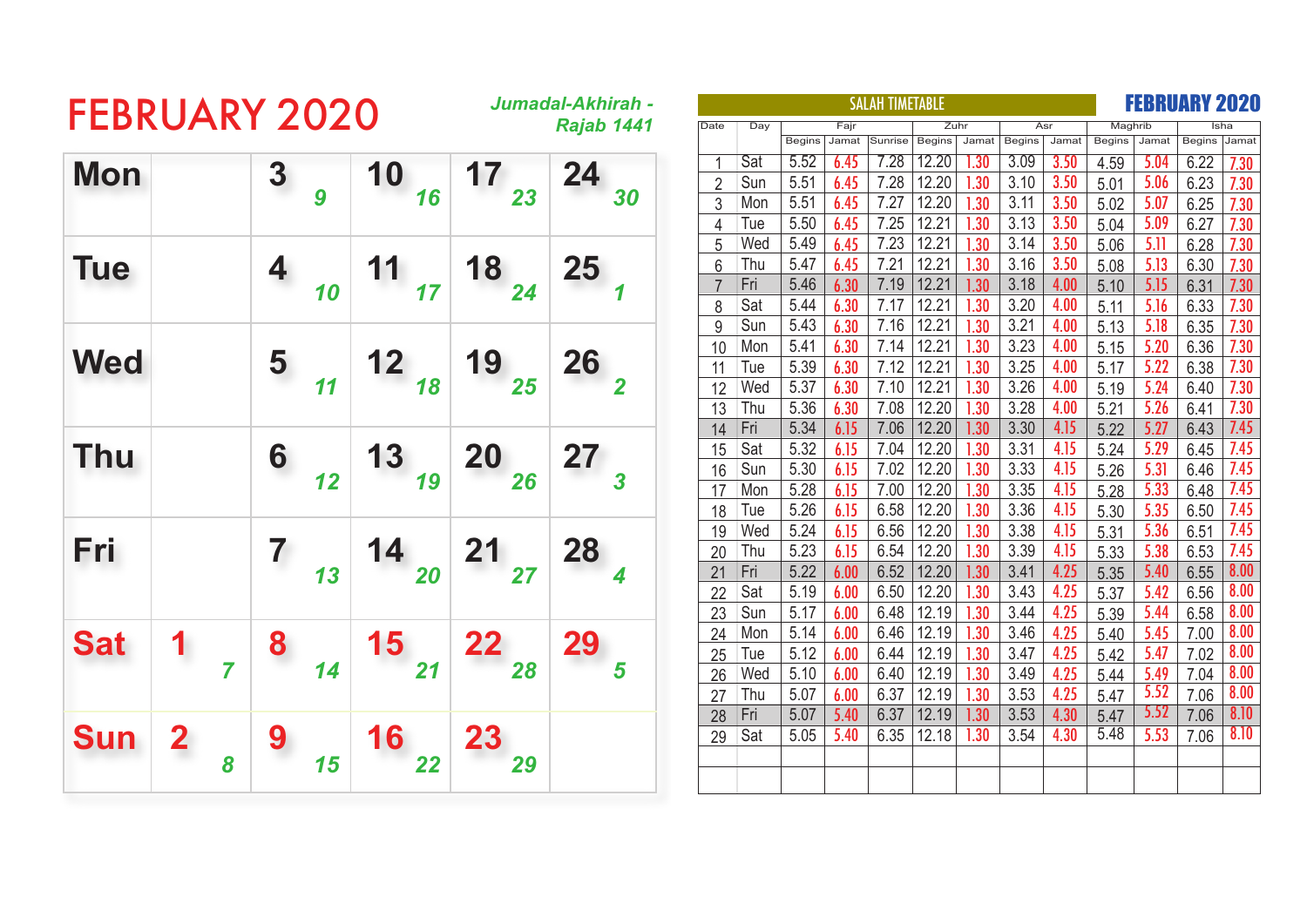|            |                                                                       | <b>MARCH 2020</b> |                                                                                                                             |                                                                                                                                    | Rajab - Sha'ban 1441 |
|------------|-----------------------------------------------------------------------|-------------------|-----------------------------------------------------------------------------------------------------------------------------|------------------------------------------------------------------------------------------------------------------------------------|----------------------|
|            | Mon $30_6$ 2 $_7$                                                     |                   | $\begin{array}{c c} 9 & 14 \end{array}$                                                                                     | $\begin{array}{ c c }\n\hline\n & 16 \\ \hline\n & 21\n\end{array}\n\begin{array}{ c }\n\hline\n 23 \\ \hline\n & 28\n\end{array}$ |                      |
| <b>Tue</b> | $\begin{array}{ c c c c }\n\hline\n31 & 3 & 8 \\ \hline\n\end{array}$ |                   |                                                                                                                             | 10 $\begin{array}{ c c c c c }\n\hline\n & 15 & 17 & 22 & 24 & 29\n\end{array}$                                                    |                      |
| <b>Wed</b> |                                                                       |                   | 4 $\frac{11}{16}$ 18 $\frac{18}{23}$ 25 $\frac{1}{1}$                                                                       |                                                                                                                                    |                      |
| <b>Thu</b> |                                                                       |                   | $\begin{array}{ c c c c c }\n\hline\n & 10 & 12 & 19 & 24 & 26 \\ \hline\n & 10 & 17 & 19 & 24 & 26 \\ \hline\n\end{array}$ |                                                                                                                                    |                      |
| Fri        |                                                                       |                   | 6 $\begin{array}{ c c c c c c }\n\hline\n & 11 & 13 & 20 & 25 & 27 \\ \hline\n & 11 & 18 & 29 & 25 & 3\n\end{array}$        |                                                                                                                                    |                      |
| <b>Sat</b> |                                                                       |                   | $\begin{array}{ c c c c c }\n\hline\n & 12 & 14 & 21 & 28 \\ \hline\n & 12 & 19 & 26 & \hline\n\end{array}$                 |                                                                                                                                    |                      |
| <b>Sun</b> | 6                                                                     |                   | 8 $\begin{array}{ c c c }\n\hline\n & 13 & 15 & 22 \\ \hline\n & 20 & 27 & 27\n\end{array}$                                 |                                                                                                                                    | 29                   |

|                 | <b>MARCH 2020</b> |               |       | <b>SALAH TIMETABLE</b> |               |       |               |       |               |       |               |       |
|-----------------|-------------------|---------------|-------|------------------------|---------------|-------|---------------|-------|---------------|-------|---------------|-------|
| Date            | Day               |               | Fajr  |                        | Zuhr          |       |               | Asr   | Maghrib       |       |               | Isha  |
|                 |                   | <b>Begins</b> | Jamat | Sunrise                | <b>Begins</b> | Jamat | <b>Begins</b> | Jamat | <b>Begins</b> | Jamat | <b>Begins</b> | Jamat |
| $\overline{1}$  | Sun               | 5.03          | 5.40  | 6.34                   | 12.18         | .30   | 3.55          | 4.30  | 5.49          | 5.54  | 7.07          | 8.10  |
| $\overline{2}$  | Mon               | 5.01          | 5.40  | 6.32                   | 12.18         | 1.30  | 3.56          | 4.30  | 5.51          | 5.56  | 7.09          | 8.10  |
| 3               | Tue               | 4.59          | 5.40  | 6.30                   | 12.18         | 1.30  | 3.58          | 4.30  | 5.53          | 5.58  | 7.11          | 8.10  |
| 4               | Wed               | 4.57          | 5.40  | 6.28                   | 12.18         | 1.30  | 3.59          | 4.30  | 5.54          | 5.59  | 7.12          | 8.10  |
| 5               | Thu               | 4.55          | 5.40  | 6.25                   | 12.17         | 1.30  | 4.01          | 4.30  | 5.56          | 6.01  | 7.14          | 8.10  |
| 6               | Fri               | 4.52          | 5.25  | 6.23                   | 12.17         | 1.30  | 4.02          | 4.40  | 5.58          | 6.03  | 7.16          | 8.15  |
| 7               | Sat               | 4.50          | 5.25  | 6.21                   | 12.17         | 1.30  | 4.03          | 4.40  | 5.59          | 6.04  | 7.18          | 8.15  |
| 8               | Sun               | 4.48          | 5.25  | 6.19                   | 12.17         | 1.30  | 4.05          | 4.40  | 6.01          | 6.06  | 7.19          | 8.15  |
| 9               | Mon               | 4.45          | 5.25  | 6.17                   | 12.17         | 1.30  | 4.06          | 4.40  | 6.03          | 6.08  | 7.21          | 8.15  |
| 10              | Tue               | 4.43          | 5.25  | 6.14                   | 12.16         | 1.30  | 4.08          | 4.40  | 6.05          | 6.10  | 7.23          | 8.15  |
| 11              | Wed               | 4.41          | 5.25  | 6.12                   | 12.16         | 1.30  | 4.09          | 4.40  | 6.07          | 6.12  | 7.25          | 8.15  |
| 12              | Thu               | 4.38          | 5.25  | 6.10                   | 12.16         | 1.30  | 4.11          | 4.40  | 6.09          | 6.14  | 7.26          | 8.15  |
| 13              | Fri               | 4.36          | 5.10  | 6.08                   | 12.15         | 1.30  | 4.12          | 4.50  | 6.10          | 6.15  | 7.28          | 8.20  |
| 14              | Sat               | 4.33          | 5.10  | 6.05                   | 12.15         | 1.30  | 4.13          | 4.50  | 6.13          | 6.18  | 7.30          | 8.20  |
| 15              | Sun               | 4.31          | 5.10  | 6.03                   | 12.15         | 1.30  | 4.15          | 4.50  | 6.14          | 6.19  | 7.32          | 8.20  |
| 16              | Mon               | 4.29          | 5.10  | 6.01                   | 12.15         | 1.30  | 4.16          | 4.50  | 6.15          | 6.20  | 7.34          | 8.20  |
| $1\overline{7}$ | Tue               | 4.26          | 5.10  | 5.59                   | 12.14         | 1.30  | 4.17          | 4.50  | 6.17          | 6.22  | 7.35          | 8.20  |
| 18              | Wed               | 4.24          | 5.10  | 5.56                   | 12.14         | 1.30  | 4.19          | 4.50  | 6.19          | 6.24  | 7.37          | 8.20  |
| 19              | Thu               | 4.21          | 5.10  | 5.54                   | 12.14         | 1.30  | 4.20          | 4.50  | 6.20          | 6.25  | 7.39          | 8.20  |
| 20              | Fri               | 4.19          | 5.00  | 5.52                   | 12.13         | 1.30  | 4.21          | 5.00  | 6.22          | 6.27  | 7.41          | 8.30  |
| 21              | Sat               | 4.16          | 5.00  | 5.50                   | 12.13         | 1.30  | 4.23          | 5.00  | 6.24          | 6.29  | 7.43          | 8.30  |
| 22              | Sun               | 4.14          | 5.00  | 5.47                   | 12.13         | 1.30  | 4.24          | 5.00  | 6.25          | 6.30  | 7.45          | 8.30  |
| 23              | Mon               | 4.11          | 5.00  | 5.45                   | 12.12         | 1.30  | 4.25          | 5.00  | 6.27          | 6.32  | 7.47          | 8.30  |
| 24              | Tue               | 4.08          | 5.00  | 5.43                   | 12.12         | 1.30  | 4.26          | 5.00  | 6.29          | 6.34  | 7.48          | 8.30  |
| 25              | Wed               | 4.06          | 5.00  | 5.40                   | 12.12         | 1.30  | 4.28          | 5.00  | 6.30          | 6.35  | 7.50          | 8.30  |
| 26              | Thu               | 4.03          | 5.00  | 5.38                   | 12.12         | 1.30  | 4.29          | 5.00  | 6.32          | 6.37  | 7.52          | 8.30  |
| 27              | Fri               | 4.00          | 4.45  | 5.34                   | 12.11         | 1.30  | 4.31          | 5.10  | 6.34          | 6.39  | 7.54          | 8.40  |
| 28              | Sat               | 3.57          | 4.45  | 5.32                   | 12.11         | 1.30  | 4.32          | 5.10  | 6.36          | 6.41  | 7.58          | 8.40  |
| 29              | Sun               | 4.58          | 5.45  | 6.31                   | 1.10          | 1.30  | 5.32          | 6.10  | 7.37          | 7.42  | 8.59          | 9.40  |
| 30              | Mon               | 4.55          | 5.45  | 6.31                   | 1.10          | 1.30  | 5.33          | 6.10  | 7.38          | 7.43  | 9.00          | 9.40  |
| $\overline{31}$ | Tue               | 4.55          | 5.45  | 6.31                   | 1.10          | 1.30  | 5.33          | 6.10  | 7.38          | 7.43  | 9.00          | 9.40  |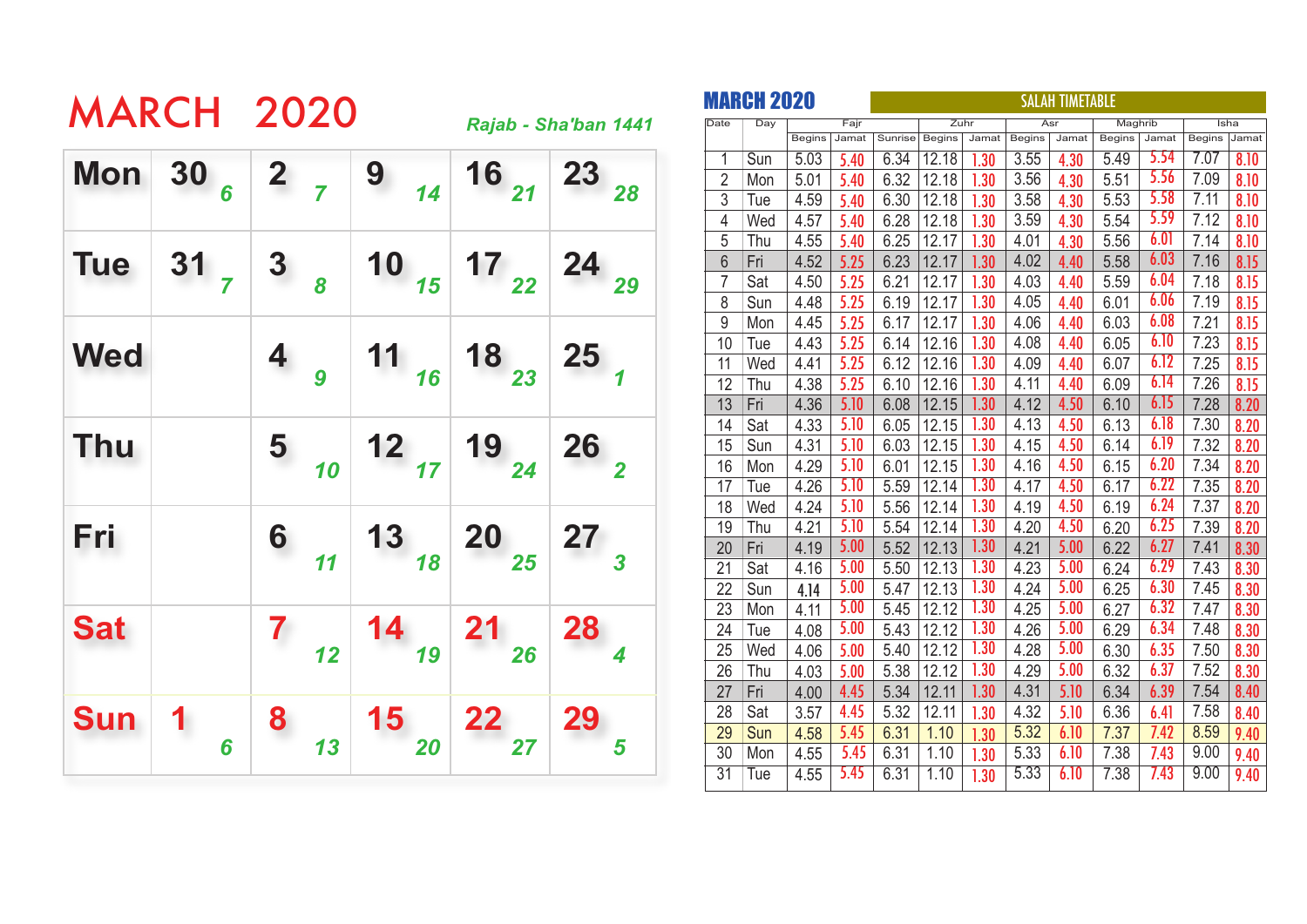| <b>APRIL</b> |                  |    | 2020              |                      |                |                        |                |     |               |       | <b>SALAH TIMETABLE</b> |               |       |               |       |               |       |        | <b>APRIL 2020</b> |
|--------------|------------------|----|-------------------|----------------------|----------------|------------------------|----------------|-----|---------------|-------|------------------------|---------------|-------|---------------|-------|---------------|-------|--------|-------------------|
|              |                  |    |                   |                      |                | Sha'ban - Ramadan 1441 | Date           | Day |               | Fajr  |                        | Zuhr          |       | Asr           |       | Maghrib       |       |        | Isha              |
|              |                  |    |                   |                      |                |                        |                |     | <b>Begins</b> | Jamat | Sunrise                | <b>Begins</b> | Jamat | <b>Begins</b> | Jamat | <b>Begins</b> | Jamat | Begins | Jamat             |
| <b>Mon</b>   |                  |    | 6                 | 13                   | <b>20</b>      | 27                     | $\overline{1}$ | Wed | 4.50          | 5.45  | 6.27                   | 1.10          | 1.30  | 5.35          | 6.10  | 7.40          | 7.45  | 9.04   | 9.40              |
|              |                  |    | 13                | 20                   | 27             |                        | $\overline{2}$ | Thu | 4.48          | 5.45  | 6.25                   | 1.09          | 1.30  | 5.36          | 6.10  | 7.42          | 7.47  | 9.06   | 9.40              |
|              |                  |    |                   | <b>Easter Monday</b> |                |                        | 3              | Fri | 4.45          | 5.30  | 6.22                   | 1.09          | 1.30  | 5.37          | 6.20  | 7.44          | 7.49  | 9.08   | 9.50              |
|              |                  |    |                   |                      |                |                        | $\overline{4}$ | Sat | 4.42          | 5.30  | 6.20                   | 1.09          | 1.30  | 5.39          | 6.20  | 7.45          | 7.50  | 9.10   | 9.50              |
|              |                  |    |                   |                      |                |                        | 5              | Sun | 4.40          | 5.30  | 6.18                   | 1.09          | 1.30  | 5.40          | 6.20  | 7.47          | 7.52  | 9.12   | 9.50              |
| <b>Tue</b>   |                  |    | 7                 | 14 $\frac{1}{21}$    | 21             | 28                     | 6              | Mon | 4.37          | 5.30  | 6.16                   | 1.08          | 1.30  | 5.41          | 6.20  | 7.49          | 7.54  | 9.13   | 9.50              |
|              |                  |    | 14                |                      | 28             |                        |                | Tue | 4.34          | 5.30  | 6.14                   | 1.08          | 1.30  | 5.42          | 6.20  | 7.50          | 7.55  | 9.14   | 9.50              |
|              |                  |    |                   |                      |                |                        | 8              | Wed | 4.31          | 5.30  | 6.11                   | 1.08          | 1.30  | 5.43          | 6.20  | 7.52          | 7.57  | 9.16   | 9.50              |
|              |                  |    |                   |                      |                |                        | 9              | Thu | 4.29          | 5.30  | 6.09                   | 1.08          | 1.30  | 5.44          | 6.20  | 7.54          | 7.59  | 9.18   | 9.50              |
| <b>Wed</b>   | 1                |    | 8                 | 15                   | 22             | 29                     | 10             | Fri | 4.26          | 5.15  | 6.07                   | 1.07          | 1.30  | 5.46          | 6.30  | 7.55          | 8.00  | 9.20   | 10.05             |
|              |                  | 8  | 15                | 22                   | 29             | 6                      | 11             | Sat | 4.23          | 5.15  | 6.05                   | 1.07          | 1.30  | 5.47          | 6.30  | 7.57          | 8.02  | 9.22   | 10.05             |
|              |                  |    |                   |                      |                |                        | 12             | Sun | 4.20          | 5.15  | 6.03                   | 1.07          | 1.30  | 5.48          | 6.30  | 7.59          | 8.04  | 9.24   | 10.05             |
|              |                  |    |                   |                      |                |                        | 13             | Mon | 4.18          | 5.15  | 6.00                   | 1.07          | 1.30  | 5.49          | 6.30  | 8.00          | 8.05  | 9.26   | 10.05             |
|              |                  |    |                   |                      |                |                        | 14             | Tue | 4.15          | 5.15  | 5.58                   | 1.06          | 1.30  | 5.50          | 6.30  | 8.02          | 8.07  | 9.28   | 10.05             |
| <b>Thu</b>   | $\mathbf 2$      |    | 9                 | 16                   | 23             | 30                     | 15             | Wed | 4.12          | 5.15  | 5.56                   | 1.06          | 1.30  | 5.51          | 6.30  | 8.04          | 8.09  | 9.30   | 10.05             |
|              |                  | 9  | 16                | 23                   | 30             |                        | 16             | Thu | 4.09          | 5.15  | 5.54                   | 1.06          | 1.30  | 5.52          | 6.30  | 8.05          | 8.10  | 9.32   | 10.05             |
|              |                  |    |                   |                      |                |                        | 17             | Fri | 4.07          | 5.00  | 5.52                   | 1.06          | 1.30  | 5.53          | 6.35  | 8.07          | 8.12  | 9.34   | 10.15             |
|              |                  |    |                   |                      |                |                        | 18             | Sat | 4.05          | 5.00  | 5.50                   | 1.05          | 1.30  | 5.54          | 6.35  | 8.09          | 8.14  | 9.38   | 10.15             |
| Fri          | $\boldsymbol{3}$ |    | 10                | 17                   | 24             |                        | 19             | Sun | 4.03          | 5.00  | 5.48                   | 1.05          | 1.30  | 5.55          | 6.35  | 8.10          | 8.15  | 9.40   | 10.15             |
|              |                  | 10 | 17                | 24                   |                |                        | 20             | Mon | 4.01          | 5.00  | 5.46                   | 1.05          | 1.30  | 5.57          | 6.35  | 8.12          | 8.17  | 9.42   | 10.15             |
|              |                  |    |                   |                      |                |                        | 21             | Tue | 3.59          | 5.00  | 5.44                   | 1.05          | 1.30  | 5.58          | 6.35  | 8.14          | 8.19  | 9.43   | 10.15             |
|              |                  |    | Good Friday       |                      | Ramadan        |                        | 22             | Wed | 3.57          | 5.00  | 5.42                   | 1.04          | 1.30  | 5.59          | 6.35  | 8.15          | 8.20  | 9.44   | 10.15             |
| <b>Sat</b>   |                  |    | 11                | 18                   | 25             |                        | 23             | Thu | 3.55          | 5.00  | 5.40                   | 1.04          | 1.30  | 6.00          | 6.35  | 8.17          | 8.22  | 9.45   | 10.15             |
|              |                  |    |                   |                      |                |                        | 24             | Fri | 3.53          | 4.45  | 5.38                   | 1.04          | 1.30  | 6.01          | 6.40  | 8.19          | 8.24  | 9.46   | 10.20             |
|              |                  | 11 | 18                | 25                   | $\overline{2}$ |                        | 25             | Sat | 3.51          | 4.45  | 5.36                   | 1.04          | 1.30  | 6.02          | 6.40  | 8.20          | 8.25  | 9.48   | 10.20             |
|              |                  |    |                   |                      |                |                        | 26             | Sun | 3.49          | 4.45  | 5.34                   | 1.04          | 1.30  | 6.03          | 6.40  | 8.22          | 8.27  | 9.49   | 10.20             |
|              |                  |    |                   |                      |                |                        | 27             | Mon | 3.47          | 4.45  | 5.32                   | 1.04          | 1.30  | 6.04          | 6.40  | 8.23          | 8.28  | 9.50   | 10.20             |
| <b>Sun</b>   | 5                |    | $12 \ \mathsf{ }$ | 19                   | 26             |                        | 28             | Tue | 3.45          | 4.45  | 5.30                   | 1.04          | 1.30  | 6.05          | 6.40  | 8.25          | 8.30  | 9.51   | 10.20             |
|              |                  | 12 | 19                | 26                   |                |                        | 29             | Wed | 3.43          | 4.45  | 5.28                   | 1.04          | 1.30  | 6.06          | 6.40  | 8.27          | 8.32  | 9.51   | 10.20             |
|              |                  |    |                   |                      |                |                        | 30             | Thu | 3.43          | 4.45  | 5.28                   | 1.04          | 1.30  | 6.06          | 6.40  | 8.27          | 8.32  | 9.51   | 10.20             |
|              |                  |    |                   |                      |                |                        |                |     |               |       |                        |               |       |               |       |               |       |        |                   |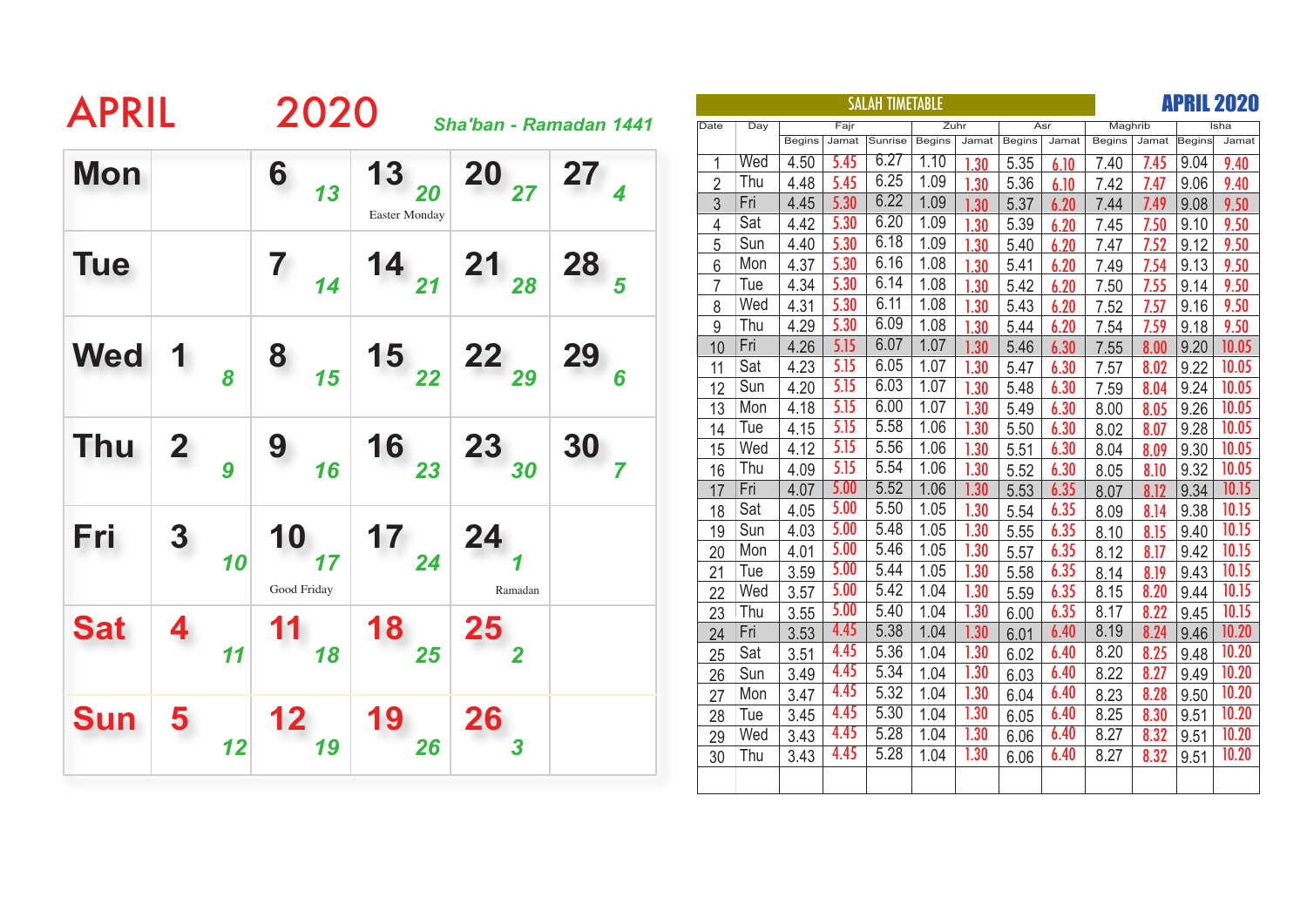| <b>MAY 2020</b> |              |    |                                             |                      |                                                                 | Ramadan - Shawwal 1441       |
|-----------------|--------------|----|---------------------------------------------|----------------------|-----------------------------------------------------------------|------------------------------|
| <b>Mon</b>      |              |    | 4<br>11                                     | 11<br>18             | 18<br>25                                                        | 25<br>Spring Bank<br>Holiday |
| <b>Tue</b>      |              |    | 5<br>12                                     | $12_{19}$            | $19_{26}$                                                       | <b>26</b><br>$\overline{3}$  |
| <b>Wed</b>      |              |    | 6<br>13                                     | 13<br>$\frac{1}{20}$ | $2027$                                                          | 27                           |
| Thu             |              |    | 7<br>14                                     | $14_{21}$            | $\begin{array}{c} \n \textbf{21} \\  \textbf{28}\n \end{array}$ | 28<br>5                      |
| Fri             | 1            | 8  | 8<br>15<br>Early May<br><b>Bank Holiday</b> | <b>15</b><br>22      | $22$ <sub>29</sub>                                              | 29<br>6                      |
| <b>Sat</b>      | $\mathbf{Z}$ | 9  | 16                                          | 16<br>23             | <b>23</b><br>30                                                 | 30                           |
| <b>Sun</b>      |              | 10 | 10<br>17                                    | 24                   | 24<br>Eid-ul-Fitr                                               | 8                            |

|                | <b>MAY 2020</b> |               |       | <b>SALAH TIMETABLE</b> |               |       |               |       |               |       |             |       |  |
|----------------|-----------------|---------------|-------|------------------------|---------------|-------|---------------|-------|---------------|-------|-------------|-------|--|
| Date           | Day             |               | Fajr  |                        |               | Zuhr  |               | Asr   | Maghrib       |       |             | Isha  |  |
|                |                 | <b>Begins</b> | Jamat | Sunrise                | <b>Begins</b> | Jamat | <b>Begins</b> | Jamat | <b>Begins</b> | Jamat | Begins      | Jamat |  |
| 1              | Fri             | 3.39          | 4.30  | 5.24                   | 1.03          | .30   | 6.08          | 6.45  | 8.30          | 8.35  | 9.53        | 10.30 |  |
| $\overline{2}$ | Sat             | 3.38          | 4.30  | 5.23                   | 1.03          | 1.30  | 6.09          | 6.45  | 8.32          | 8.37  | 9.55        | 10.30 |  |
| 3              | Sun             | 3.36          | 4.30  | 5.21                   | 1.03          | 1.30  | 6.10          | 6.45  | 8.33          | 8.38  | 9.56        | 10.30 |  |
| $\overline{4}$ | Mon             | 3.34          | 4.30  | 5.19                   | 1.03          | 1.30  | 6.11          | 6.45  | 8.35          | 8.40  | 9.58        | 10.30 |  |
| 5              | Tue             | 3.32          | 4.30  | 5.17                   | 1.03          | 1.30  | 6.12          | 6.45  | 8.36          | 8.41  | 10.00       | 10.30 |  |
| 6              | Wed             | 3.31          | 4.30  | 5.16                   | 1.03          | 1.30  | 6.13          | 6.45  | 8.38          | 8.43  | 10.01       | 10.30 |  |
| $\overline{7}$ | Thu             | 3.29          | 4.30  | 5.14                   | 1.03          | 1.30  | 6.14          | 6.45  | 8.40          | 8.45  | 10.03       | 10.30 |  |
| 8              | Fri             | 3.27          | 4.15  | 5.12                   | 1.03          | 1.30  | 6.15          | 6.55  | 8.41          | 8.46  | 10.05       | 10.40 |  |
| 9              | Sat             | 3.26          | 4.15  | 5.11                   | 1.03          | 1.30  | 6.15          | 6.55  | 8.43          | 8.48  | 10.06       | 10.40 |  |
| 10             | Sun             | 3.24          | 4.15  | 5.09                   | 1.03          | 1.30  | 6.16          | 6.55  | 8.44          | 8.49  | 10.07       | 10.40 |  |
| 11             | Mon             | 3.21          | 4.15  | 5.08                   | 1.03          | 1.30  | 6.17          | 6.55  | 8.46          | 8.51  | 10.09       | 10.40 |  |
| 12             | Tue             | 3.19          | 4.15  | 5.06                   | 1.03          | 1.30  | 6.18          | 6.55  | 8.47          | 8.52  | 10.10       | 10.40 |  |
| 13             | Wed             | 3.16          | 4.15  | 5.05                   | 1.03          | 1.30  | 6.19          | 6.55  | 8.49          | 8.54  | 10.12       | 10.40 |  |
| 14             | Thu             | 3.14          | 4.15  | 5.03                   | 1.03          | 1.30  | 6.20          | 6.55  | 8.50          | 8.55  | 10.13       | 10.40 |  |
| 15             | Fri             | 3.11          | 4.00  | 5.02                   | 1.03          | 1.30  | 6.21          | 7.00  | 8.52          | 8.57  | 10.15       | 10.45 |  |
| 16             | Sat             | 3.09          | 4.00  | 5.00                   | 1.03          | 1.30  | 6.22          | 7.00  | 8.53          | 8.58  | 10.16       | 10.45 |  |
| 17             | Sun             | 3.07          | 4.00  | 4.59                   | 1.03          | 1.30  | 6.22          | 7.00  | 8.55          | 9.00  | 10.18       | 10.45 |  |
| 18             | Mon             | 3.04          | 4.00  | 4.58                   | 1.03          | 1.30  | 6.23          | 7.00  | 8.56          | 9.01  | 10.20       | 10.45 |  |
| 19             | <b>Tue</b>      | 3.02          | 4.00  | 4.56                   | 1.03          | 1.30  | 6.24          | 7.00  | 8.57          | 9.02  | 10.21       | 10.45 |  |
| 20             | Wed             | 3.01          | 4.00  | 4.55                   | 1.03          | 1.30  | 6.25          | 7.00  | 8.59          | 9.04  | 10.23       | 10.45 |  |
| 21             | Thu             | 3.00          | 4.00  | 4.54                   | 1.03          | 1.30  | 6.26          | 7.00  | 9.00          | 9.05  | 10.25       | 10.45 |  |
| 22             | Fri             | 2.59          | 4.00  | 4.53                   | 1.03          | 1.30  | 6.26          | 7.05  | 9.01          | 9.06  | 10.27       | 10.55 |  |
| 23             | Sat             | 2.58          | 4.00  | 4.52                   | 1.03          | 1.30  | 6.27          | 7.05  | 9.03          | 9.08  | 10.28 10.55 |       |  |
| 24             | Sun             | 2.57          | 4.00  | 4.51                   | 1.03          | 1.30  | 6.28          | 7.05  | 9.04          | 9.09  | 10.30       | 10.55 |  |
| 25             | Mon             | 2.56          | 4.00  | 4.50                   | 1.04          | 1.30  | 6.29          | 7.05  | 9.05          | 9.10  | 10.31       | 10.55 |  |
| 26             | Tue             | 2.56          | 4.00  | 4.49                   | 1.04          | 1.30  | 6.29          | 7.05  | 9.06          | 9.11  | 10.33       | 10.55 |  |
| 27             | Wed             | 2.55          | 4.00  | 4.48                   | 1.04          | 1.30  | 6.30          | 7.05  | 9.08          | 9.13  | 10.33       | 10.55 |  |
| 28             | Thu             | 2.54          | 4.00  | 4.47                   | 1.04          | 1.30  | 6.31          | 7.05  | 9.09          | 9.14  | 10.34       | 10.55 |  |
| 29             | Fri             | 2.54          | 4.00  | 4.46                   | 1.04          | 1.30  | 6.31          | 7.10  | 9.10          | 9.15  | 10.35       | 11.00 |  |
| 30             | Sat             | 2.52          | 4.00  | 4.46                   | 1.04          | 1.30  | 6.32          | 7.10  | 9.11          | 9.16  | 10.35       | 11.00 |  |
| 31             | Sun             | 2.52          | 4.00  | 4.46                   | 1.04          | 1.30  | 6.32          | 7.10  | 9.11          | 9.16  | 10.35       | 11.00 |  |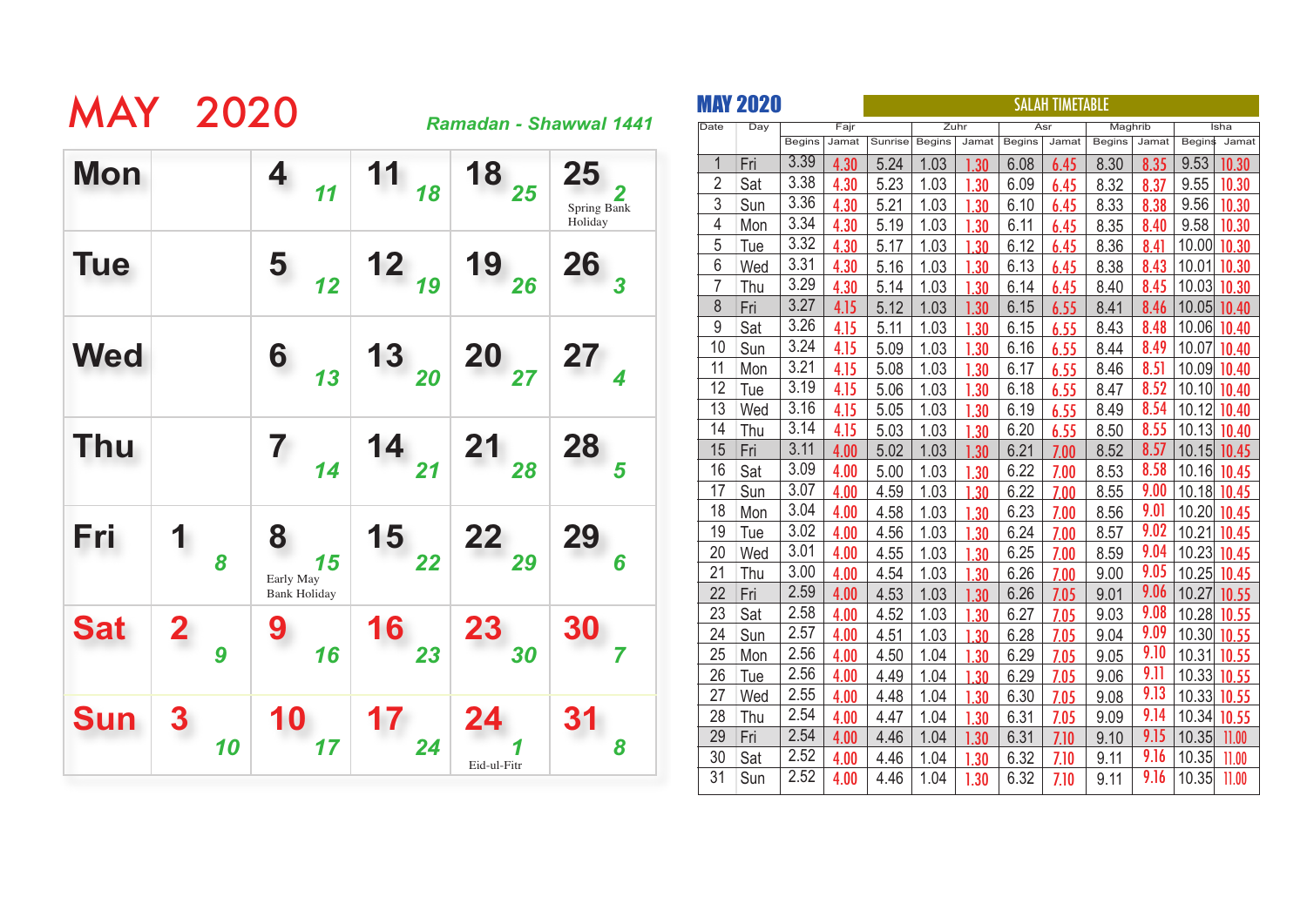| <b>Mon</b> |              |    |    |              | <b>JUNE 2020</b><br>Shawwal - Dhul-Qa'dah 1441 |    |      |     |      |               |       |         |        |       |               |       |               |             |               | <b>JUNE 2020</b> |
|------------|--------------|----|----|--------------|------------------------------------------------|----|------|-----|------|---------------|-------|---------|--------|-------|---------------|-------|---------------|-------------|---------------|------------------|
|            |              |    |    |              |                                                |    | Date |     | Day  |               | Fajr  |         | Zuhr   |       | Asr           |       | Maghrib       |             |               |                  |
|            |              |    |    |              |                                                |    |      |     |      | <b>Begins</b> | Jamat | Sunrise | Begins | Jamat | <b>Begins</b> | Jamat | <b>Begins</b> | Jamat       |               | Begins Jamat     |
|            |              |    | 8  | $15\over 23$ | 22                                             | 29 |      |     | Mon  | 2.49          | 4.00  | 4.44    | 1.04   | 1.30  | 6.33          | 7.10  | 9.13          | 9.18        | 10.37         | 11.00            |
|            |              | 9  | 16 |              |                                                |    |      | 2   | Tue  | 2.48          | 4.00  | 4.43    | 1.05   | 1.30  | 6.34          | 7.10  | 9.14          | 9.19        | 10.38         | 11.00            |
|            |              |    |    |              |                                                |    |      | 3   | Wed  | 2.46          | 4.00  | 4.42    | 1.05   | 1.30  | 6.35          | 7.10  | 9.15          | 9.20        | 10.39 11.00   |                  |
|            |              |    |    |              |                                                |    |      | 4   | Thu  | 2.45          | 4.00  | 4.42    | 1.05   | 1.30  | 6.35          | 7.10  | 9.16          | 9.21        | 10.40 11.00   |                  |
|            |              |    |    |              |                                                |    |      | 5   | Fri  | 2.44          | 4.00  | 4.41    | 1.05   | 1.30  | 6.36          | 7.15  | 9.17          | 9.22        | $10.41$ 11.00 |                  |
| <b>Tue</b> | $\mathbf{2}$ |    | 9  | $16\,24}$    | $23\overline{2}$                               | 30 |      | 6   | Sat  | 2.43          | 4.00  | 4.41    | 1.05   | 1.30  | 6.36          | 7.15  | 9.17          | 9.22        | $10.43$ 11.00 |                  |
|            |              | 10 | 17 |              |                                                |    |      |     | Sun  | 2.41          | 4.00  | 4.41    | 1.06   | 1.30  | 6.37          | 7.15  | 9.18          | 9.23        | 10.44         | 11.00            |
|            |              |    |    |              |                                                |    |      | 8   | Mon  | 2.40          | 4.00  | 4.40    | 1.06   | 1.30  | 6.37          | 7.15  | 9.19          | 9.24        | 10.44         | 11.00            |
|            |              |    |    |              |                                                |    |      | 9   | Tue  | 2.39          | 4.00  | 4.40    | 1.06   | 1.30  | 6.38          | 7.15  | 9.20          | 9.25        | 10.45 11.00   |                  |
| <b>Wed</b> | $\bf{3}$     |    | 10 | 17           |                                                |    |      | 10  | Wed  | 2.39          | 4.00  | 4.40    | 1.06   | 1.30  | 6.38          | 7.15  | 9.20          | 9.25        | $10.45$ 11.00 |                  |
|            |              | 11 | 18 | 25           | $24\over 3$                                    |    |      | 11  | Thu  | 2.38          | 4.00  | 4.39    | 1.06   | 1.30  | 6.38          | 7.15  | 9.21          | 9.26        | 10.45 11.00   |                  |
|            |              |    |    |              |                                                |    |      | 12  | Fri  | 2.37          | 4.00  | 4.39    | 1.07   | 1.30  | 6.39          | 7.15  | 9.21          | 9.26        | $10.46$ 11.00 |                  |
|            |              |    |    |              |                                                |    |      | 13  | Sat  | 2.36          | 4.00  | 4.39    | 1.07   | 1.30  | 6.39          | 7.15  | 9.22          | 9.27        | 10.46         | 11.00            |
|            |              |    |    |              |                                                |    | 14   | Sun | 2.36 | 4.00          | 4.39  | 1.07    | 1.30   | 6.39  | 7.15          | 9.22  | 9.27          | 10.46 11.00 |               |                  |
| <b>Thu</b> |              |    | 11 | 18           | 25                                             |    |      | 15  | Mon  | 2.36          | 4.00  | 4.39    | 1.07   | 1.30  | 6.40          | 7.15  | 9.23          | 9.28        | 10.46 11.00   |                  |
|            |              | 12 | 19 | 26           |                                                |    |      | 16  | Tue  | 2.36          | 4.00  | 4.39    | 1.07   | 1.30  | 6.40          | 7.15  | 9.23          | 9.28        | $10.47$ 11.00 |                  |
|            |              |    |    |              |                                                |    |      | 17  | Wed  | 2.36          | 4.00  | 4.39    | 1.08   | 1.30  | 6.40          | 7.15  | 9.23          | 9.28        | $10.47$ 11.00 |                  |
|            |              |    |    |              |                                                |    |      | 18  | Thu  | 2.36          | 4.00  | 4.39    | 1.08   | 1.30  | 6.41          | 7.15  | 9.23          | 9.28        | $10.47$ 11.00 |                  |
| Fri        | 5            |    | 12 | 19           | 26                                             |    |      | 19  | Fri  | 2.36          | 4.05  | 4.39    | 1.08   | 1.30  | 6.41          | 7.10  | 9.24          | 9.29        | $10.47$ 10.55 |                  |
|            |              | 13 | 20 | 27           |                                                |    |      | 20  | Sat  | 2.36          | 4.05  | 4.40    | 1.08   | 1.30  | 6.41          | 7.10  | 9.24          | 9.29        | 10.48         | 10.55            |
|            |              |    |    |              |                                                |    |      | 21  | Sun  | 2.36          | 4.05  | 4.40    | 1.08   | 1.30  | 6.41          | 7.10  | 9.24          | 9.29        | 10.48         | 10.55            |
|            |              |    |    |              |                                                |    |      | 22  | Mon  | 2.37          | 4.05  | 4.40    | 1.08   | 1.30  | 6.41          | 7.10  | 9.24          | 9.29        | 10.48 10.55   |                  |
|            |              |    |    |              |                                                |    |      | 23  | Tue  | 2.37          | 4.05  | 4.41    | 1.09   | 1.30  | 6.41          | 7.10  | 9.24          | 9.29        | $10.48$ 10.55 |                  |
| <b>Sat</b> | 6            |    | 13 | <b>20</b>    | 27                                             |    |      | 24  | Wed  | 2.38          | 4.05  | 4.41    | 1.09   | 1.30  | 6.41          | 7.10  | 9.24          | 9.29        | $10.48$ 10.55 |                  |
|            |              | 14 | 21 | 28           |                                                |    |      | 25  | Thu  | 2.39          | 4.05  | 4.41    | 1.09   | 1.30  | 6.42          | 7.10  | 9.24          | 9.29        | $10.48$ 10.55 |                  |
|            |              |    |    |              |                                                |    |      | 26  | Fri  | 2.40          | 4.15  | 4.42    | 1.10   | 1.30  | 6.42          | 7.05  | 9.24          | 9.29        | $10.48$ 10.55 |                  |
|            |              |    |    |              |                                                |    |      | 27  | Sat  | 2.41          | 4.15  | 4.42    | 1.10   | 1.30  | 6.42          | 7.05  | 9.24          | 9.29        | 10.48         | 10.55            |
| <b>Sun</b> | 7            |    | 14 | 21           | 28                                             |    |      | 28  | Sun  | 2.42          | 4.15  | 4.43    | 1.10   | 1.30  | 6.42          | 7.05  | 9.24          | 9.29        | $10.48$ 10.55 |                  |
|            |              |    |    |              |                                                |    |      | 29  | Mon  | 2.43          | 4.15  | 4.44    | 1.10   | 1.30  | 6.41          | 7.05  | 9.23          | 9.28        | $10.47$ 10.55 |                  |
|            |              | 15 | 22 | 29           |                                                |    |      | 30  | Tue  | 2.43          | 4.15  | 4.44    | 1.10   | 1.30  | 6.41          | 7.05  | 9.23          | 9.28        | $10.47$ 10.55 |                  |
|            |              |    |    |              |                                                |    |      |     |      |               |       |         |        |       |               |       |               |             |               |                  |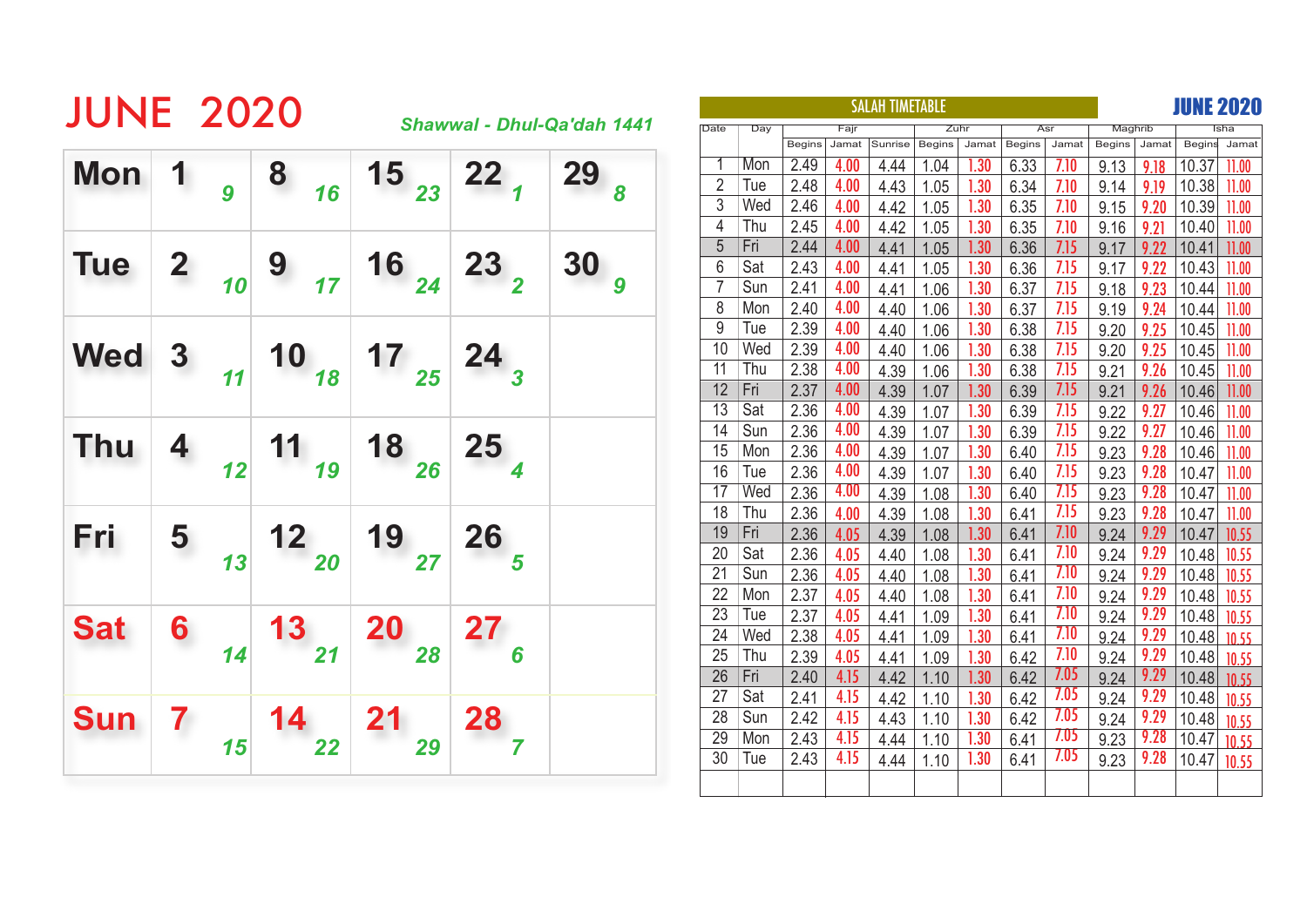| <b>JULY 2020</b> |   |                                                                                         |                                                                                                                |                                                                                              | Dhul-Qa'dah - Dhul-Hijjah 1441 |
|------------------|---|-----------------------------------------------------------------------------------------|----------------------------------------------------------------------------------------------------------------|----------------------------------------------------------------------------------------------|--------------------------------|
| <b>Mon</b>       |   | 6 $15$                                                                                  |                                                                                                                | $\begin{array}{ c c c c c }\n\hline\n & 22 & 20 & 27 \\ \hline\n & 29 & 27 & 6\n\end{array}$ |                                |
| <b>Tue</b>       |   | $\begin{array}{c c} 7 & 16 \end{array}$                                                 |                                                                                                                | $\begin{array}{ c c c c c }\n\hline\n & _{23} & 21 & _{30} & 28 \\ \hline\n\end{array}$      |                                |
| <b>Wed</b>       |   |                                                                                         | 1 $\begin{array}{ c c c c c c c } \hline 1 & 8 & 15 & 24 & 22 \ \hline & 1 & 24 & 22 & 1 \ \hline \end{array}$ |                                                                                              | $29\over s$                    |
| <b>Thu</b>       |   | $\begin{array}{c c c c} \mathbf{2} & \mathbf{9} & \mathbf{18} \end{array}$              | 16 $_{25}$ 23 $_{2}$                                                                                           |                                                                                              | 30                             |
| Fri              |   |                                                                                         | 3 $10_{12}$ 10 $17_{26}$ 24 $_3$                                                                               |                                                                                              | 31<br>Eid-ul-Adha*             |
| <b>Sat</b>       | 4 | $\begin{array}{ c c }\n\hline\n\text{13} & \text{11} \\ \hline\n\text{20}\n\end{array}$ | $\frac{18}{27}$                                                                                                | $\frac{25}{4}$                                                                               |                                |
| <b>Sun</b>       |   | $\begin{array}{c c} 5 & 12 & 19 \\ 14 & 21 & \end{array}$                               | 28                                                                                                             | 26                                                                                           |                                |

|                | <b>JULY 2020</b> |               |       | <b>SALAH TIMETABLE</b> |               |                   |               |       |               |         |               |       |
|----------------|------------------|---------------|-------|------------------------|---------------|-------------------|---------------|-------|---------------|---------|---------------|-------|
| Date           | Day              |               | Fajr  |                        |               | Zuhr              |               | Asr   |               | Maghrib |               | Isha  |
|                |                  | <b>Begins</b> | Jamat | Sunrise                | <b>Begins</b> | Jamat             | <b>Begins</b> | Jamat | <b>Begins</b> | Jamat   | <b>Begins</b> | Jamat |
| 1              | Wed              | 2.45          | 4.15  | 4.45                   | 1.11          | 1.30              | 6.41          | 7.05  | 9.23          | 9.28    | 10.46         | 10.55 |
| $\overline{2}$ | Thu              | 2.46          | 4.15  | 4.46                   | 1.11          | 1.30              | 6.41          | 7.05  | 9.22          | 9.27    | 10.46         | 10.55 |
| 3              | Fri              | 2.47          | 4.20  | 4.47                   | 1.11          | 1.30              | 6.41          | 7.00  | 9.22          | 9.27    | 10.45         | 10.50 |
| 4              | Sat              | 2.48          | 4.20  | 4.47                   | 1.11          | 1.30              | 6.41          | 7.00  | 9.21          | 9.26    | 10.44         | 10.50 |
| $\overline{5}$ | Sun              | 2.49          | 4.20  | 4.48                   | 1.11          | 1.30              | 6.41          | 7.00  | 9.21          | 9.26    | 10.44         | 10.50 |
| 6              | Mon              | 2.50          | 4.20  | 4.49                   | 1.11          | 1.30              | 6.40          | 7.00  | 9.20          | 9.25    | 10.43         | 10.50 |
| 7              | Tue              | 2.51          | 4.20  | 4.50                   | 1.12          | 1.30              | 6.40          | 7.00  | 9.19          | 9.24    | 10.42         | 10.50 |
| 8              | Wed              | 2.52          | 4.20  | 4.51                   | 1.12          | 1.30              | 6.40          | 7.00  | 9.19          | 9.24    | 10.42         | 10.50 |
| 9              | Thu              | 2.53          | 4.20  | 4.52                   | 1.12          | 1.30              | 6.40          | 7.00  | 9.18          | 9.23    | 10.41         | 10.50 |
| 10             | Fri              | 2.54          | 4.30  | 4.53                   | 1.12          | 1.30              | 6.39          | 7.00  | 9.17          | 9.22    | 10.40         | 10.45 |
| 11             | Sat              | 2.55          | 4.30  | 4.54                   | 1.12          | 1.30              | 6.39          | 7.00  | 9.16          | 9.21    | 10.39         | 10.45 |
| 12             | Sun              | 2.56          | 4.30  | 4.56                   | 1.12          | 1.30              | 6.39          | 7.00  | 9.15          | 9.20    | 10.38         | 10.45 |
| 13             | Mon              | 2.58          | 4.30  | 4.57                   | 1.12          | 1.30              | 6.38          | 7.00  | 9.14          | 9.19    | 10.37         | 10.45 |
| 14             | Tue              | 2.59          | 4.30  | 4.58                   | 1.12          | 1.30              | 6.38          | 7.00  | 9.13          | 9.18    | 10.36         | 10.45 |
| 15             | Wed              | 3.00          | 4.30  | 4.59                   | 1.13          | 1.30              | 6.37          | 7.00  | 9.12          | 9.17    | 10.35         | 10.45 |
| 16             | Thu              | 3.02          | 4.30  | 5.00                   | 1.13          | 1.30              | 6.37          | 7.00  | 9.11          | 9.16    | 10.34         | 10.45 |
| 17             | Fri              | 3.04          | 4.40  | 5.02                   | 1.13          | $\overline{1.30}$ | 6.36          | 7.00  | 9.10          | 9.15    | 10.33         | 10.40 |
| 18             | Sat              | 3.06          | 4.40  | 5.03                   | 1.13          | 1.30              | 6.35          | 7.00  | 9.09          | 9.14    | 10.32         | 10.40 |
| 19             | Sun              | 3.08          | 4.40  | 5.04                   | 1.13          | 1.30              | 6.35          | 7.00  | 9.08          | 9.13    | 10.31         | 10.40 |
| 20             | Mon              | 3.10          | 4.40  | 5.05                   | 1.13          | 1.30              | 6.34          | 7.00  | 9.06          | 9.11    | 10.29         | 10.40 |
| 21             | Tue              | 3.12          | 4.40  | 5.07                   | 1.13          | $\overline{1.30}$ | 6.34          | 7.00  | 9.05          | 9.10    | 10.28         | 10.40 |
| 22             | Wed              | 3.15          | 4.40  | 5.08                   | 1.13          | $\overline{1.30}$ | 6.33          | 7.00  | 9.04          | 9.09    | 10.27         | 10.40 |
| 23             | Thu              | 3.17          | 4.40  | 5.10                   | 1.13          | 1.30              | 6.32          | 7.00  | 9.02          | 9.07    | 10.26         | 10.40 |
| 24             | Fri              | 3.19          | 4.50  | 5.11                   | 1.13          | 1.30              | 6.31          | 6.55  | 9.01          | 9.06    | 10.25         | 10.30 |
| 25             | Sat              | 3.22          | 4.50  | 5.12                   | 1.13          | 1.30              | 6.30          | 6.55  | 8.59          | 9.04    | 10.24         | 10.30 |
| 26             | Sun              | 3.24          | 4.50  | 5.14                   | 1.13          | 1.30              | 6.30          | 6.55  | 8.58          | 9.03    | 10.23         | 10.30 |
| 27             | Mon              | 3.27          | 4.50  | 5.15                   | 1.13          | 1.30              | 6.29          | 6.55  | 8.57          | 9.02    | 10.21         | 10.30 |
| 28             | Tue              | 3.29          | 4.50  | 5.17                   | 1.13          | 1.30              | 6.28          | 6.55  | 8.55          | 9.00    | 10.20         | 10.30 |
| 29             | Wed              | 3.32          | 4.50  | 5.18                   | 1.13          | 1.30              | 6.27          | 6.55  | 8.53          | 8.58    | 10.19         | 10.30 |
| 30             | Thu              | 3.34          | 4.50  | 5.20                   | 1.13          | 1.30              | 6.25          | 6.55  | 8.52          | 8.57    | 10.17         | 10.30 |
| 31             | Fri              | 3.34          | 5.00  | 5.20                   | 1.13          | 1.30              | 6.25          | 6.30  | 8.52          | 8.57    | 10.17         | 10.20 |
|                |                  |               |       |                        |               |                   |               |       |               |         |               |       |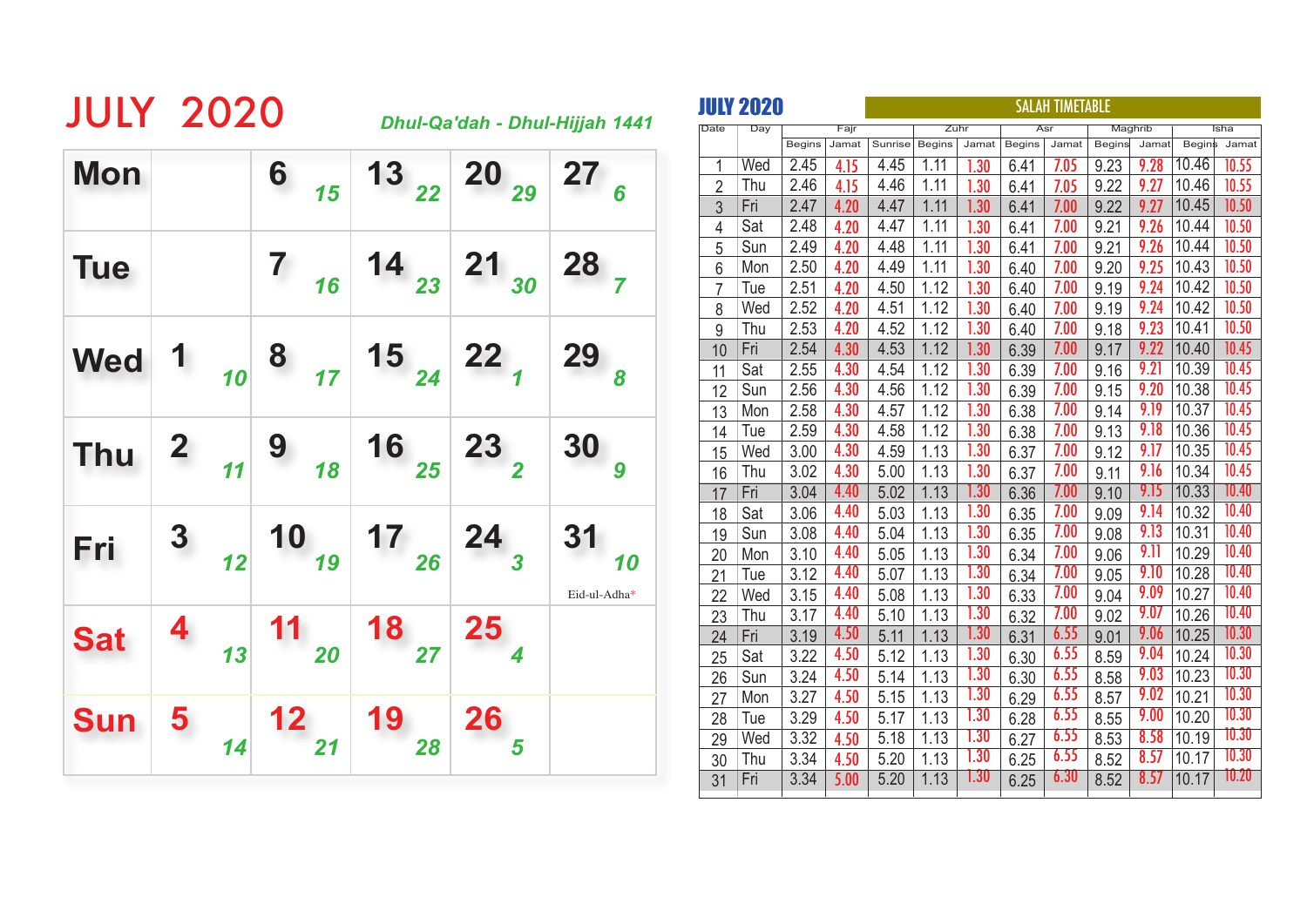|            | <b>AUGUST 2020</b>                        |         |                                         |                       | Dhul-Hijjah 1441 -<br><b>Muharram 1442</b> |
|------------|-------------------------------------------|---------|-----------------------------------------|-----------------------|--------------------------------------------|
| <b>Mon</b> | 31<br>12<br><b>Summer Bank</b><br>Holiday | 3<br>13 | $\begin{array}{c} 10 \\ 20 \end{array}$ | 17<br>$\overline{27}$ | 24<br>5<br>Summer<br><b>Bank Holiday</b>   |
| <b>Tue</b> |                                           | 14      | 11<br>$\overline{21}$                   | $18_{28}$             | <b>25</b><br>$\overline{6}$                |
| <b>Wed</b> |                                           | 5<br>15 | $\begin{array}{c} 12 \\ 22 \end{array}$ | 19<br>29              | $\frac{26}{7}$                             |
| <b>Thu</b> |                                           | 6<br>16 | 13<br>23                                | <b>20</b><br>Muharram | 27<br>8                                    |
| Fri        |                                           | 7<br>17 | 14<br>24                                | 21                    | 28<br>9                                    |
| <b>Sat</b> | 11                                        | 8<br>18 | 15<br>25                                | 22<br>$\overline{3}$  | 29<br>10<br>Ashura                         |
| <b>Sun</b> | 12                                        | 9<br>19 | 16<br>26                                | <b>23</b>             | 30<br>11                                   |

|                |     |               |       | <b>SALAH TIMETABLE</b> |               |       |               |       |               |       |               | <b>AUGUST 2020</b> |
|----------------|-----|---------------|-------|------------------------|---------------|-------|---------------|-------|---------------|-------|---------------|--------------------|
| Date           | Day |               | Fajr  |                        |               | Zuhr  |               | Asr   | Maghrib       |       |               | Isha               |
|                |     | <b>Begins</b> | Jamat | Sunrise                | <b>Begins</b> | Jamat | <b>Begins</b> | Jamat | <b>Begins</b> | Jamat | <b>Begins</b> | Jamat              |
| 1              | Sat | 3.38          | 5.00  | 5.23                   | 1.13          | .30   | 6.23          | 6.30  | 8.48          | 8.53  | 10.13         | 10.20              |
| $\overline{2}$ | Sun | 3.39          | 5.00  | 5.24                   | 1.12          | 1.30  | 6.22          | 6.30  | 8.47          | 8.52  | 10.12         | 10.20              |
| 3              | Mon | 3.40          | 5.00  | 5.26                   | 1.12          | 1.30  | 6.21          | 6.30  | 8.45          | 8.50  | 10.10         | 10.20              |
| 4              | Tue | 3.42          | 5.00  | 5.27                   | 1.12          | 1.30  | 6.20          | 6.30  | 8.45          | 8.50  | 10.09         | 10.20              |
| 5              | Wed | 3.44          | 5.00  | 5.29                   | 1.12          | 1.30  | 6.19          | 6.30  | 8.42          | 8.47  | 10.07         | 10.20              |
| 6              | Thu | 3.45          | 5.00  | 5.30                   | 1.12          | 1.30  | 6.17          | 6.30  | 8.40          | 8.45  | 10.06         | 10.20              |
| $\overline{7}$ | Fri | 3.47          | 5.10  | 5.32                   | 1.12          | 1.30  | 6.16          | 6.30  | 8.38          | 8.43  | 10.05         | 10.10              |
| 8              | Sat | 3.48          | 5.10  | 5.33                   | 1.12          | 1.30  | 6.15          | 6.30  | 8.36          | 8.41  | 10.03         | 10.10              |
| 9              | Sun | 3.50          | 5.10  | 5.35                   | 1.12          | 1.30  | 6.14          | 6.30  | 8.35          | 8.40  | 10.02         | 10.10              |
| 10             | Mon | 3.52          | 5.10  | 5.37                   | 1.12          | 1.30  | 6.12          | 6.30  | 8.32          | 8.37  | 10.00         | 10.10              |
| 11             | Tue | 3.53          | 5.10  | 5.38                   | 1.11          | 1.30  | 6.11          | 6.30  | 8.30          | 8.35  | 9.59          | 10.10              |
| 12             | Wed | 3.55          | 5.10  | 5.40                   | 1.11          | 1.30  | 6.10          | 6.30  | 8.28          | 8.33  | 9.58          | 10.10              |
| 13             | Thu | 3.56          | 5.10  | 5.41                   | 1.11          | 1.30  | 6.08          | 6.30  | 8.27          | 8.32  | 9.56          | 10.10              |
| 14             | Fri | 3.58          | 5.15  | 5.43                   | 1.11          | 1.30  | 6.07          | 6.15  | 8.25          | 8.30  | 9.55          | 10.00              |
| 15             | Sat | 3.59          | 5.15  | 5.44                   | 1.11          | 1.30  | 6.06          | 6.15  | 8.23          | 8.28  | 9.53          | 10.00              |
| 16             | Sun | 4.01          | 5.15  | 5.46                   | 1.10          | 1.30  | 6.04          | 6.15  | 8.21          | 8.26  | 9.52          | 10.00              |
| 17             | Mon | 4.03          | 5.15  | 5.48                   | 1.10          | 1.30  | 6.03          | 6.15  | 8.18          | 8.23  | 9.50          | 10.00              |
| 18             | Tue | 4.04          | 5.15  | 5.49                   | 1.10          | 1.30  | 6.01          | 6.15  | 8.16          | 8.21  | 9.48          | 10.00              |
| 19             | Wed | 4.06          | 5.15  | 5.51                   | 1.10          | 1.30  | 6.00          | 6.15  | 8.14          | 8.19  | 9.46          | 10.00              |
| 20             | Thu | 4.07          | 5.15  | 5.52                   | 1.09          | 1.30  | 5.58          | 6.15  | 8.12          | 8.17  | 9.43          | 10.00              |
| 21             | Fri | 4.09          | 5.25  | 5.54                   | 1.09          | 1.30  | 5.57          | 6.10  | 8.10          | 8.15  | 9.40          | 9.40               |
| 22             | Sat | 4.11          | 5.25  | 5.56                   | 1.09          | 1.30  | 5.55          | 6.10  | 8.08          | 8.13  | 9.38          | 9.40               |
| 23             | Sun | 4.12          | 5.25  | 5.57                   | 1.09          | 1.30  | 5.54          | 6.10  | 8.06          | 8.11  | 9.35          | 9.40               |
| 24             | Mon | 4.14          | 5.25  | 5.59                   | 1.08          | 1.30  | 5.52          | 6.10  | 8.04          | 8.09  | 9.32          | 9.40               |
| 25             | Tue | 4.17          | 5.25  | 6.00                   | 1.08          | 1.30  | 5.50          | 6.10  | 8.02          | 8.07  | 9.30          | 9.40               |
| 26             | Wed | 4.19          | 5.25  | 6.02                   | 1.08          | 1.30  | 5.49          | 6.10  | 7.59          | 8.04  | 9.27          | 9.40               |
| 27             | Thu | 4.21          | 5.25  | 6.03                   | 1.07          | 1.30  | 5.47          | 6.10  | 7.57          | 8.02  | 9.24          | 9.40               |
| 28             | Fri | 4.23          | 5.35  | 6.05                   | 1.07          | 1.30  | 5.45          | 5.50  | 7.55          | 8.00  | 9.22          | 9.25               |
| 29             | Sat | 4.25          | 5.35  | 6.07                   | 1.07          | 1.30  | 5.44          | 5.50  | 7.53          | 7.58  | 9.19          | 9.25               |
| 30             | Sun | 4.27          | 5.35  | 6.08                   | 1.06          | 1.30  | 5.42          | 5.50  | 7.51          | 7.56  | 9.17          | 9.25               |
| 31             | Mon | 4.27          | 5.35  | 6.08                   | 1.06          | 1.30  | 5.42          | 5.50  | 7.51          | 7.56  | 9.17          | 9.25               |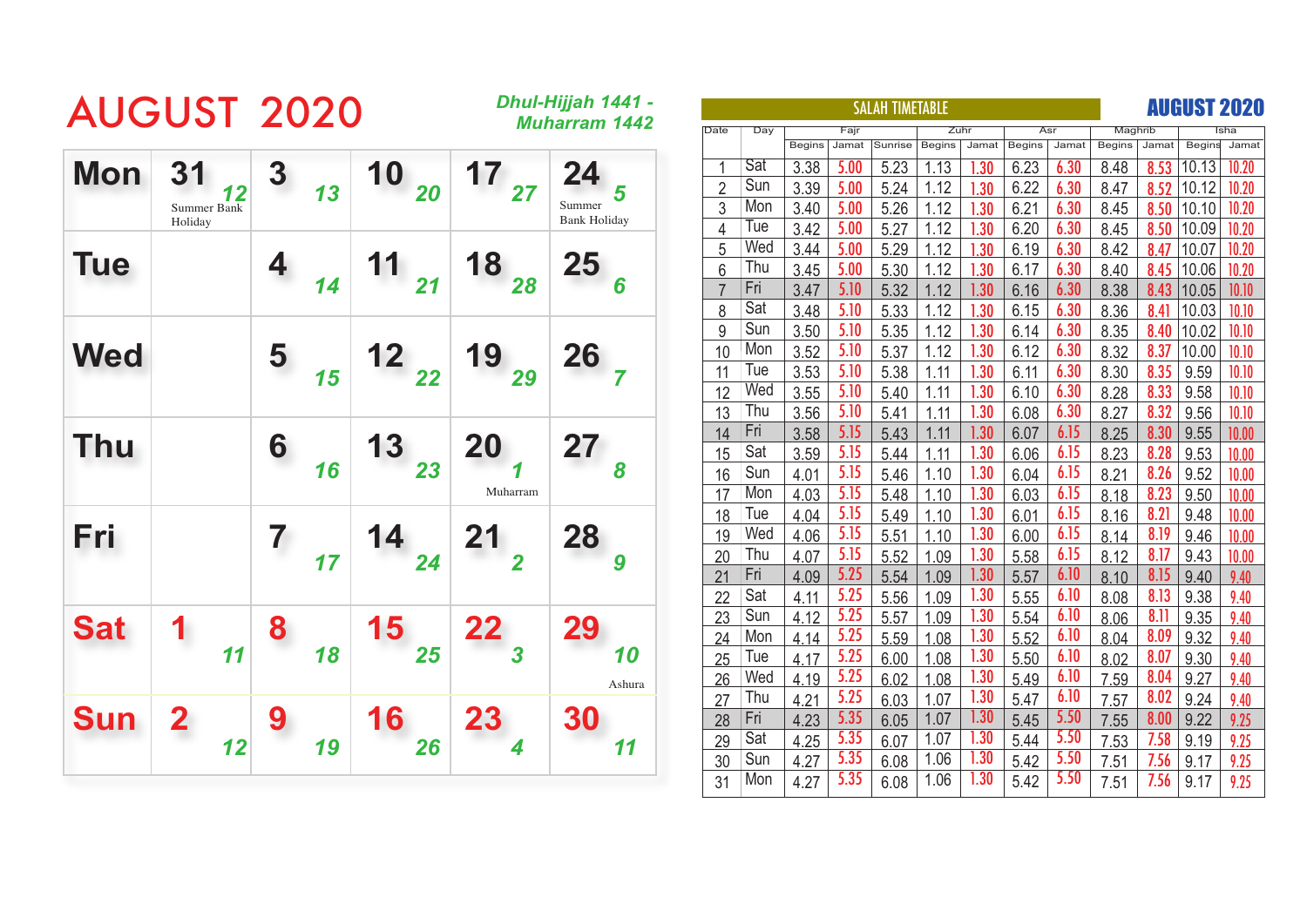| SEPTEMBER 2020 |                              |
|----------------|------------------------------|
|                | <b>Muharram - Safar 1442</b> |

 $\overline{\phantom{a}}$ 

The concerns of the concerns of

|                | <b>SEPTEMBER 2020</b> |               |       |         |               |       | <b>SALAH TIMETABLE</b> |       |               |       |               |       |
|----------------|-----------------------|---------------|-------|---------|---------------|-------|------------------------|-------|---------------|-------|---------------|-------|
| Date           | Day                   |               | Fajr  |         |               | Zuhr  |                        | Asr   | Maghrib       |       |               | Isha  |
|                |                       | <b>Begins</b> | Jamat | Sunrise | <b>Begins</b> | Jamat | <b>Begins</b>          | Jamat | <b>Begins</b> | Jamat | <b>Begins</b> | Jamat |
| 1              | Tue                   | 4.32          | 5.35  | 6.11    | 1.06          | 1.30  | 5.39                   | 5.50  | 7.46          | 7.51  | 9.11          | 9.25  |
| $\overline{2}$ | Wed                   | 4.34          | 5.35  | 6.13    | 1.06          | 1.30  | 5.37                   | 5.50  | 7.44          | 7.49  | 9.09          | 9.25  |
| 3              | Thu                   | 4.36          | 5.35  | 6.15    | 1.05          | 1.30  | 5.35                   | 5.50  | 7.42          | 7.47  | 9.06          | 9.25  |
| 4              | Fri                   | 4.38          | 5.45  | 6.16    | 1.05          | 1.30  | 5.33                   | 5.40  | 7.40          | 7.45  | 9.04          | 9.10  |
| 5              | Sat                   | 4.40          | 5.45  | 6.18    | 1.05          | 1.30  | 5.32                   | 5.40  | 7.37          | 7.42  | 9.01          | 9.10  |
| 6              | Sun                   | 4.42          | 5.45  | 6.19    | 1.04          | 1.30  | 5.30                   | 5.40  | 7.35          | 7.40  | 8.58          | 9.10  |
| $\overline{7}$ | Mon                   | 4.44          | 5.45  | 6.21    | 1.04          | 1.30  | 5.28                   | 5.40  | 7.33          | 7.38  | 8.56          | 9.10  |
| 8              | Tue                   | 4.46          | 5.45  | 6.22    | 1.03          | 1.30  | 5.26                   | 5.40  | 7.30          | 7.35  | 8.53          | 9.10  |
| 9              | Wed                   | 4.48          | 5.45  | 6.24    | 1.03          | 1.30  | 5.24                   | 5.40  | 7.28          | 7.33  | 8.51          | 9.10  |
| 10             | Thu                   | 4.50          | 5.45  | 6.26    | 1.03          | 1.30  | 5.22                   | 5.40  | 7.26          | 7.31  | 8.48          | 9.10  |
| 11             | Fri                   | 4.52          | 6.00  | 6.27    | 1.02          | 1.30  | 5.21                   | 5.20  | 7.24          | 7.29  | 8.46          | 8.50  |
| 12             | Sat                   | 4.54          | 6.00  | 6.29    | 1.02          | 1.30  | 5.19                   | 5.20  | 7.21          | 7.26  | 8.43          | 8.50  |
| 13             | Sun                   | 4.56          | 6.00  | 6.30    | 1.02          | 1.30  | 5.17                   | 5.20  | 7.19          | 7.24  | 8.40          | 8.50  |
| 14             | Mon                   | 4.57          | 6.00  | 6.32    | 1.01          | 1.30  | 5.15                   | 5.20  | 7.17          | 7.22  | 8.38          | 8.50  |
| 15             | Tue                   | 4.58          | 6.00  | 6.34    | 1.01          | 1.30  | 5.13                   | 5.20  | 7.14          | 7.19  | 8.35          | 8.50  |
| 16             | Wed                   | 5.01          | 6.00  | 6.35    | 1.01          | 1.30  | 5.11                   | 5.20  | 7.12          | 7.17  | 8.33          | 8.50  |
| 17             | Thu                   | 5.03          | 6.00  | 6.37    | 1.00          | 1.30  | 5.09                   | 5.20  | 7.10          | 7.15  | 8.30          | 8.50  |
| 18             | Fri                   | 5.05          | 6.10  | 6.38    | 1.00          | 1.30  | 5.07                   | 5.15  | 7.08          | 7.13  | 8.28          | 8.30  |
| 19             | Sat                   | 5.07          | 6.10  | 6.40    | 1.00          | 1.30  | 5.05                   | 5.15  | 7.05          | 7.10  | 8.26          | 8.30  |
| 20             | Sun                   | 5.09          | 6.10  | 6.42    | 12.59         | 1.30  | 5.03                   | 5.15  | 7.03          | 7.08  | 8.23          | 8.30  |
| 21             | Mon                   | 5.10          | 6.10  | 6.43    | 12.59         | 1.30  | 5.01                   | 5.15  | 7.01          | 7.06  | 8.21          | 8.30  |
| 22             | Tue                   | 5.12          | 6.10  | 6.45    | 12.59         | 1.30  | 4.59                   | 5.15  | 6.58          | 7.03  | 8.18          | 8.30  |
| 23             | Wed                   | 5.14          | 6.10  | 6.46    | 12.58         | 1.30  | 4.57                   | 5.15  | 6.56          | 7.01  | 8.16          | 8.30  |
| 24             | Thu                   | 5.16          | 6.10  | 6.48    | 12.58         | 1.30  | 4.55                   | 5.15  | 6.54          | 6.59  | 8.13          | 8.30  |
| 25             | Fri                   | 5.17          | 6.20  | 6.50    | 12.57         | 1.30  | 4.53                   | 5.10  | 6.51          | 6.56  | 8.11          | 8.15  |
| 26             | Sat                   | 5.19          | 6.20  | 6.51    | 12.57         | 1.30  | 4.51                   | 5.10  | 6.49          | 6.54  | 8.09          | 8.15  |
| 27             | Sun                   | 5.21          | 6.20  | 6.53    | 12.57         | 1.30  | 4.50                   | 5.10  | 6.47          | 6.52  | 8.06          | 8.15  |
| 28             | Mon                   | 5.23          | 6.20  | 6.54    | 12.56         | 1.30  | 4.48                   | 5.10  | 6.45          | 6.50  | 8.04          | 8.15  |
| 29             | Tue                   | 5.24          | 6.20  | 6.56    | 12.56         | 1.30  | 4.46                   | 5.10  | 6.42          | 6.47  | 8.02          | 8.15  |
| 30             | Wed                   | 5.24          | 6.20  | 6.56    | 12.56         | 1.30  | 4.46                   | 5.10  | 6.42          | 6.47  | 8.02          | 8.15  |
|                |                       |               |       |         |               |       |                        |       |               |       |               |       |
|                |                       |               |       |         |               |       |                        |       |               |       |               |       |

| <b>Mon</b> |                         |                                                                 |                        | 7 $\begin{array}{ c c c c c }\n\hline\n7 & 19 & 14 & 26 & 21\n\end{array}$                |                     | $28$ <sub>11</sub> |
|------------|-------------------------|-----------------------------------------------------------------|------------------------|-------------------------------------------------------------------------------------------|---------------------|--------------------|
| <b>Tue</b> |                         | $\begin{array}{c c} 1 & 1 \\ 1 & 1 \end{array}$                 |                        | $\begin{array}{c c c c c} 8 & 20 & 15 & 22 \\ \hline & 27 & 22 & 5 \\ \hline \end{array}$ |                     | $29$ $12$          |
|            |                         |                                                                 |                        | Wed 2 $_{14}$ 9 $_{21}$ 16 $_{28}$ 23 $_{6}$                                              |                     | $3013$             |
| <b>Thu</b> | $3\overline{)}$         | $\begin{array}{c c} & & \\ \hline & 15 & \\ \hline \end{array}$ |                        | $\begin{array}{ c c c }\n\hline\n & 17 & 29 & 24 \\ \hline\n\end{array}$                  |                     |                    |
| Fri        | $\overline{\mathbf{4}}$ | 16                                                              |                        | $\begin{array}{c c} 11 & 18 \\ 23 & 1 \end{array}$                                        | $25_{\color{red}8}$ |                    |
| <b>Sat</b> | 5                       | $\frac{1}{17}$                                                  | $\frac{12}{24}$        | $\begin{array}{c} \n \boxed{19} \\ \n \boxed{2}\n \end{array}$                            | $\frac{26}{9}$      |                    |
| <b>Sun</b> | $\boldsymbol{6}$        | 18                                                              | $13\frac{1}{24}$<br>25 | $\frac{20}{3}$                                                                            | 27<br>10            |                    |

<u> 1999 - Jan Albert Barbara, man</u>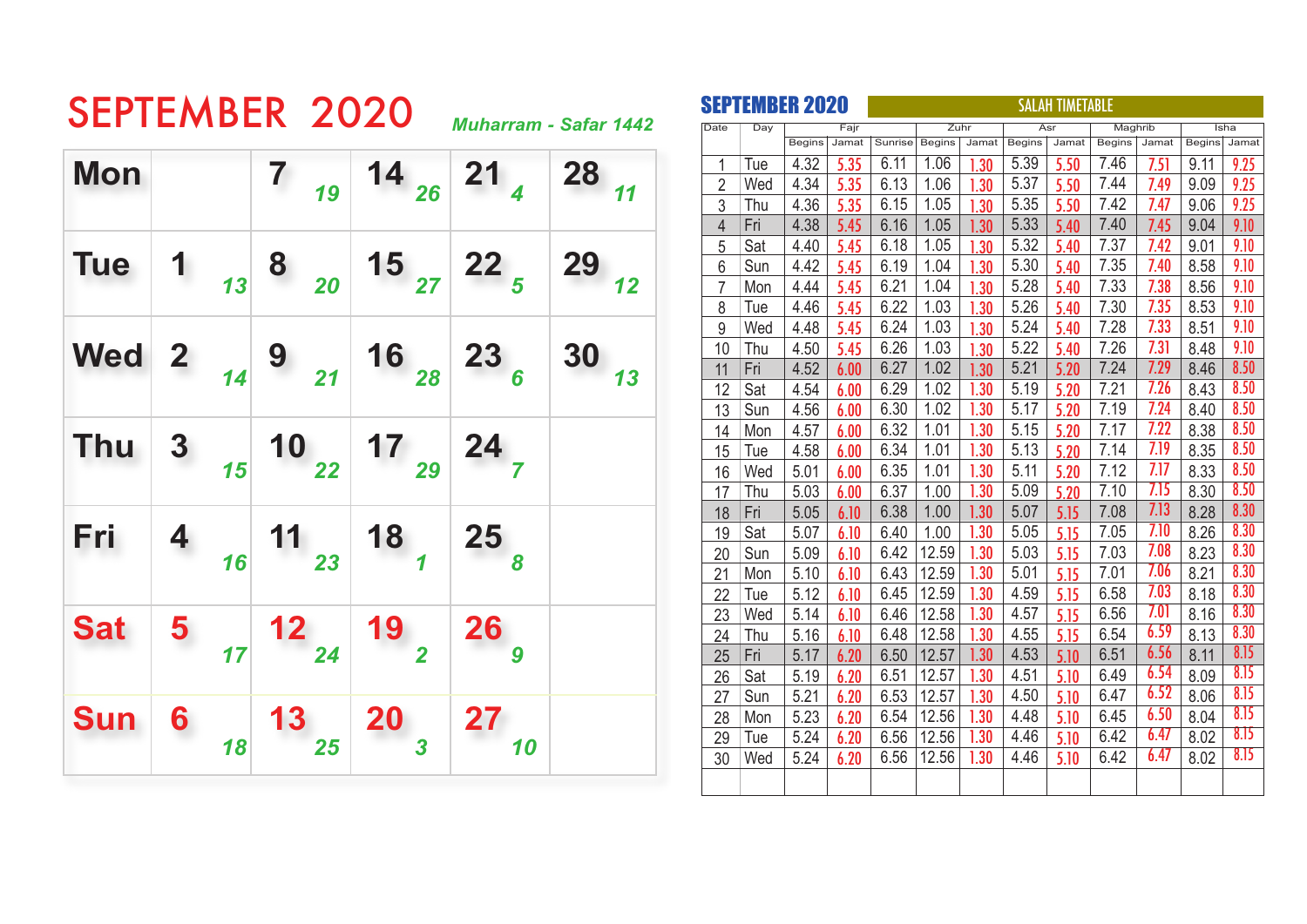## OCTOBER 2020 *Safar - Rabi'ul-Awwal 1442*

| <b>Mon</b> |                         |               | 5 <sub>18</sub>                        |                                         | 12 $_{25}$ 19 $_{2}$                               | $26_g$             |
|------------|-------------------------|---------------|----------------------------------------|-----------------------------------------|----------------------------------------------------|--------------------|
| <b>Tue</b> |                         |               | $\begin{array}{c} 6 \\ 19 \end{array}$ | $13_{26}$                               | $\boxed{20}$                                       | $27$ <sub>10</sub> |
| <b>Wed</b> |                         |               | $\begin{array}{c} 7 \\ 20 \end{array}$ |                                         | $\begin{array}{c c} 14 & 21 \\ 27 & 4 \end{array}$ | $28$ <sub>11</sub> |
| <b>Thu</b> | $\mathbf{1}$            | $\frac{1}{4}$ | $\begin{array}{c} 8 \\ 21 \end{array}$ | $\begin{array}{c} 15 \\ 28 \end{array}$ | $\begin{array}{c} 22 \\ 5 \end{array}$             | 29<br>12           |
| Fri        | $\overline{\mathbf{2}}$ | 15            | 9<br>22                                | $\begin{array}{c} 16 \\ 29 \end{array}$ | $\frac{23}{6}$                                     | 30<br>13           |
| <b>Sat</b> | $\boldsymbol{3}$        | 16            | 10<br>$\overline{\smash{23}}$          | 17<br>30                                | $24\n7\n$                                          | 31<br>14           |
| <b>Sun</b> | 4                       | 17            | 24                                     | $\begin{array}{c} 18 \\ 1 \end{array}$  | $25\,$                                             |                    |

|                |            |               | <b>SALAH TIMETABLE</b> |         |               |       | OCTOBER 2020  |       |               |       |               |       |
|----------------|------------|---------------|------------------------|---------|---------------|-------|---------------|-------|---------------|-------|---------------|-------|
| <b>Date</b>    | Day        |               | Fajr                   |         | Zuhr          |       |               | Asr   | Maghrib       |       |               | Isha  |
|                |            | <b>Begins</b> | Jamat                  | Sunrise | <b>Begins</b> | Jamat | <b>Begins</b> | Jamat | <b>Begins</b> | Jamat | <b>Begins</b> | Jamat |
| 1              | Thu        | 5.28          | 6.20                   | 6.59    | 12.56         | .30   | 4.42          | 5.00  | 6.38          | 6.43  | 7.57          | 8.15  |
| $\overline{2}$ | Fri        | 5.29          | 6.35                   | 7.01    | 12.55         | 1.30  | 4.40          | 4.50  | 6.36          | 6.41  | 7.55          | 8.00  |
| 3              | Sat        | 5.31          | 6.35                   | 7.03    | 12.55         | 1.30  | 4.38          | 4.50  | 6.33          | 6.38  | 7.52          | 8.00  |
| 4              | Sun        | 5.33          | 6.35                   | 7.04    | 12.55         | 1.30  | 4.36          | 4.50  | 6.31          | 6.36  | 7.50          | 8.00  |
| 5              | Mon        | 5.35          | 6.35                   | 7.06    | 12.54         | 1.30  | 4.34          | 4.50  | 6.29          | 6.34  | 7.48          | 8.00  |
| 6              | <b>Tue</b> | 5.36          | 6.35                   | 7.08    | 12.54         | 1.30  | 4.32          | 4.50  | 6.27          | 6.32  | 7.46          | 8.00  |
| $\overline{7}$ | Wed        | 5.38          | 6.35                   | 7.09    | 12.54         | 1.30  | 4.30          | 4.50  | 6.24          | 6.29  | 7.44          | 8.00  |
| 8              | Thu        | 5.40          | 6.35                   | 7.11    | 12.53         | 1.30  | 4.28          | 4.50  | 6.22          | 6.27  | 7.41          | 8.00  |
| 9              | Fri        | 5.41          | 6.45                   | 7.13    | 12.53         | 1.30  | 4.26          | 4.40  | 6.20          | 6.25  | 7.39          | 8.00  |
| 10             | Sat        | 5.43          | 6.45                   | 7.14    | 12.53         | 1.30  | 4.24          | 4.40  | 6.18          | 6.23  | 7.37          | 8.00  |
| 11             | Sun        | 5.45          | 6.45                   | 7.16    | 12.53         | 1.30  | 4.22          | 4.40  | 6.16          | 6.21  | 7.35          | 8.00  |
| 12             | Mon        | 5.46          | 6.45                   | 7.18    | 12.52         | 1.30  | 4.20          | 4.40  | 6.14          | 6.19  | 7.33          | 8.00  |
| 13             | Tue        | 5.48          | 6.45                   | 7.19    | 12.52         | 1.30  | 4.18          | 4.40  | 6.11          | 6.16  | 7.31          | 8.00  |
| 14             | Wed        | 5.49          | 6.45                   | 7.21    | 12.52         | 1.30  | 4.16          | 4.40  | 6.08          | 6.13  | 7.29          | 8.00  |
| 15             | Thu        | 5.51          | 6.45                   | 7.23    | 12.52         | 1.30  | 4.14          | 4.40  | 6.07          | 6.12  | 7.27          | 8.00  |
| 16             | Fri        | 5.53          | 7.00                   | 7.24    | 12.52         | 1.30  | 4.12          | 4.30  | 6.05          | 6.10  | 7.25          | 8.00  |
| 17             | Sat        | 5.54          | 7.00                   | 7.26    | 12.51         | 1.30  | 4.10          | 4.30  | 6.03          | 6.08  | 7.23          | 8.00  |
| 18             | Sun        | 5.56          | 7.00                   | 7.28    | 12.51         | 1.30  | 4.08          | 4.30  | 6.01          | 6.06  | 7.21          | 8.00  |
| 19             | Mon        | 5.58          | 7.00                   | 7.30    | 12.51         | 1.30  | 4.06          | 4.30  | 5.59          | 6.04  | 7.19          | 8.00  |
| 20             | Tue        | 5.59          | 7.00                   | 7.31    | 12.51         | 1.30  | 4.05          | 4.30  | 5.57          | 6.02  | 7.17          | 8.00  |
| 21             | Wed        | 6.01          | 7.00                   | 7.33    | 12.51         | 1.30  | 4.03          | 4.30  | 5.55          | 6.00  | 7.15          | 8.00  |
| 22             | Thu        | 6.02          | 7.00                   | 7.35    | 12.51         | 1.30  | 4.01          | 4.30  | 5.53          | 5.58  | 7.13          | 8.00  |
| 23             | Fri        | 6.04          | 7.10                   | 7.36    | 12.51         | 1.30  | 3.59          | 4.15  | 5.51          | 5.56  | 7.11          | 8.00  |
| 24             | <b>Sat</b> | 6.06          | 7.10                   | 7.39    | 12.50         | 1.30  | 3.57          | 4.15  | 5.47          | 5.52  | 7.08          | 8.00  |
| 25             | <b>Sun</b> | 5.08          | 6.10                   | 6.40    | 11.50         | 1.15  | 2.55          | 3.15  | 4.47          | 4.52  | 6.08          | 7.15  |
| 26             | Mon        | 5.09          | 6.10                   | 6.42    | 11.50         | 1.15  | 2.54          | 3.15  | 4.45          | 4.50  | 6.06          | 7.15  |
| 27             | Tue        | 5.10          | 6.10                   | 6.43    | 11.50         | 1.15  | 2.52          | 3.15  | 4.43          | 4.48  | 6.04          | 7.15  |
| 28             | Wed        | 5.12          | 6.10                   | 6.45    | 11.50         | 1.15  | 2.50          | 3.15  | 4.41          | 4.46  | 6.03          | 7.15  |
| 29             | Thu        | 5.13          | 6.10                   | 6.47    | 11.50         | 1.15  | 2.48          | 3.15  | 4.39          | 4.44  | 6.01          | 7.15  |
| 30             | Fri        | 5.15          | 6.20                   | 6.49    | 11.50         | 1.15  | 2.47          | 3.00  | 4.38          | 4.43  | 5.59          | 7.15  |
| 31             | Sat        | 5.15          | 6.20                   | 6.49    | 11.50         | 1.15  | 2.47          | 3.00  | 4.38          | 4.43  | 5.59          | 7.15  |
|                |            |               |                        |         |               |       |               |       |               |       |               |       |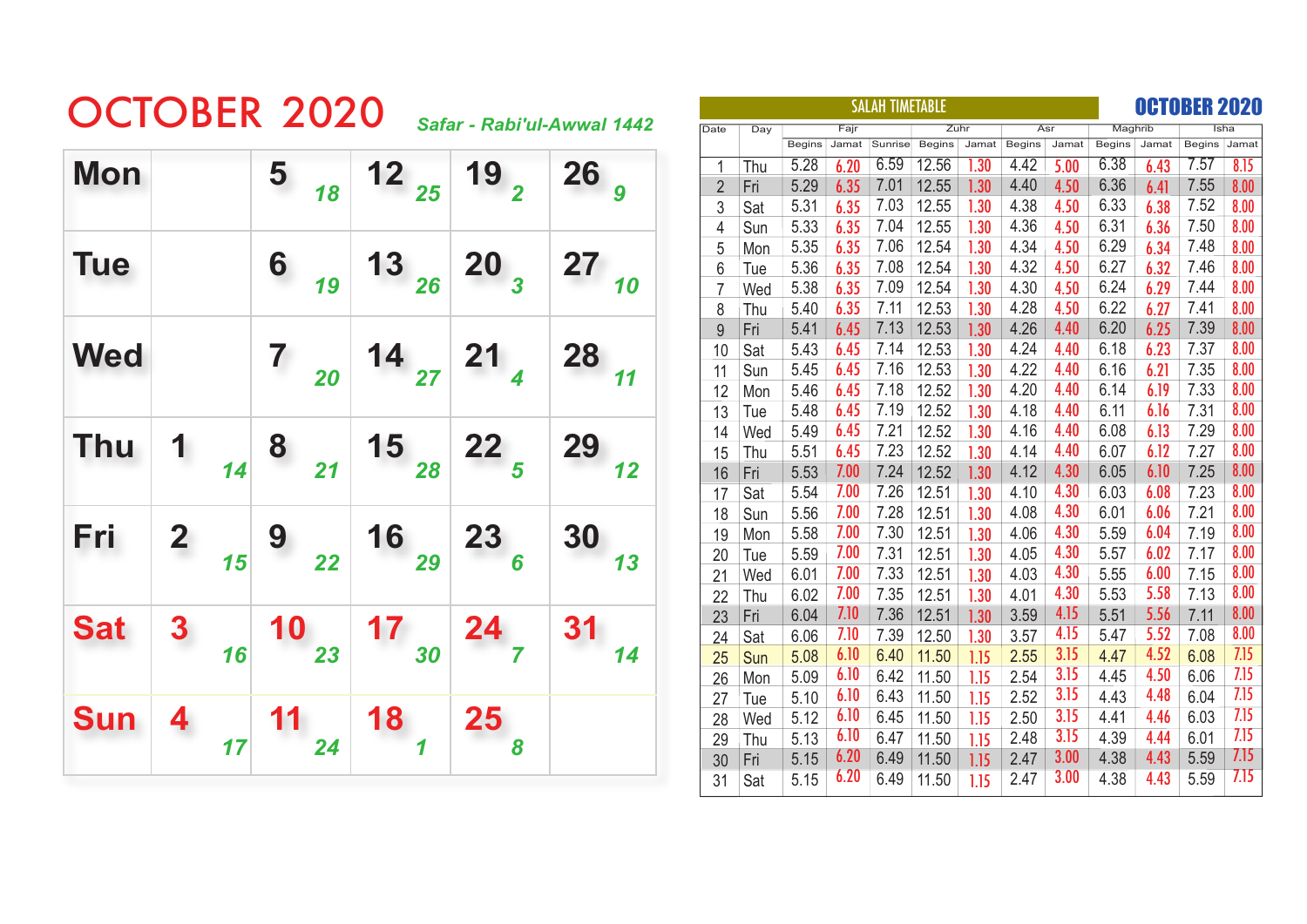## NOVEMBER 2020 *Rabi'ul-Awwal -*

*Rabi'ul-Akhir 1442*

|            | Mon 30 $_{15}$ 2 $_{16}$ 9 $_{23}$ 16 $_{1}$ |                                        |                                                                                                   |                                                                                            | 23 <sub>8</sub>                                                 |
|------------|----------------------------------------------|----------------------------------------|---------------------------------------------------------------------------------------------------|--------------------------------------------------------------------------------------------|-----------------------------------------------------------------|
| <b>Tue</b> |                                              | $3 \n17$                               |                                                                                                   | $\begin{array}{c c} 10 & 17 \\ 24 & 12 \end{array}$                                        | $24_g$                                                          |
| <b>Wed</b> |                                              | $4 \n18$                               |                                                                                                   | $\begin{array}{c c c c c} \hline \end{array}$ 18 $\begin{array}{c c c} \hline \end{array}$ | $25$ <sub>10</sub>                                              |
| <b>Thu</b> |                                              |                                        | $\begin{array}{ c c c c c }\n\hline\n & 19 & 26 & 19 \\ \hline\n & 19 & 4 & 26 & 11\n\end{array}$ |                                                                                            |                                                                 |
| Fri        |                                              | $\begin{array}{c} 6 \\ 20 \end{array}$ |                                                                                                   | $\begin{array}{c c} 13 & 20 \\ 27 & 5 \end{array}$                                         | $\begin{array}{c} \n \textbf{27} \\  \textbf{12}\n \end{array}$ |
| <b>Sat</b> |                                              | $\mathbf{7}$<br>21                     |                                                                                                   | $\begin{array}{c c} 14 & 21 \\ 28 & 6 \end{array}$                                         | <b>28</b><br>13                                                 |
| <b>Sun</b> | $\mathbf{1}$<br>15                           | 8<br>22 <sup>1</sup>                   | $\begin{array}{c} 15 \\ 29 \end{array}$                                                           | $\begin{array}{c} \n \textbf{22} \\  \textbf{7}\n \end{array}$                             | 29<br>14                                                        |

|                 | NOVEMBER 2020 |               |       | <b>SALAH TIMETABLE</b> |               |                   |               |       |               |       |               |       |
|-----------------|---------------|---------------|-------|------------------------|---------------|-------------------|---------------|-------|---------------|-------|---------------|-------|
| Date            | Day           |               | Fajr  |                        |               | Zuhr              |               | Asr   | Maghrib       |       |               | Isha  |
|                 |               | <b>Begins</b> | Jamat | Sunrise                | <b>Begins</b> | Jamat             | <b>Begins</b> | Jamat | <b>Begins</b> | Jamat | <b>Begins</b> | Jamat |
| 1               | Sun           | 5.18          | 6.20  | 6.52                   | 11.50         | 1.15              | 2.43          | 3.00  | 4.34          | 4.39  | 5.56          | 7.15  |
| $\overline{2}$  | Mon           | 5.20          | 6.20  | 6.54                   | 11.50         | 1.15              | 2.42          | 3.00  | 4.32          | 4.37  | 5.55          | 7.15  |
| 3               | Tue           | 5.21          | 6.20  | 6.56                   | 11.50         | 1.15              | 2.40          | 3.00  | 4.31          | 4.36  | 5.53          | 7.15  |
| 4               | Wed           | 5.23          | 6.20  | 6.57                   | 11.50         | 1.15              | 2.39          | 3.00  | 4.28          | 4.33  | 5.52          | 7.15  |
| 5               | Thu           | 5.24          | 6.20  | 6.59                   | 11.50         | 1.15              | 2.37          | 3.00  | 4.27          | 4.32  | 5.50          | 7.15  |
| $6\phantom{.}6$ | Fri           | 5.26          | 6.30  | 7.01                   | 11.50         | 1.15              | 2.36          | 2.50  | 4.26          | 4.31  | 5.49          | 7.15  |
| $\overline{7}$  | Sat           | 5.27          | 6.30  | 7.03                   | 11.50         | 1.15              | 2.34          | 2.50  | 4.24          | 4.29  | 5.47          | 7.15  |
| 8               | Sun           | 5.29          | 6.30  | 7.05                   | 11.50         | 1.15              | 2.33          | 2.50  | 4.22          | 4.27  | 5.46          | 7.15  |
| 9               | Mon           | 5.30          | 6.30  | 7.06                   | 11.50         | 1.15              | 2.31          | 2.50  | 4.21          | 4.26  | 5.45          | 7.15  |
| 10              | Tue           | 5.32          | 6.30  | 7.08                   | 11.51         | 1.15              | 2.30          | 2.50  | 4.19          | 4.24  | 5.44          | 7.15  |
| 11              | Wed           | 5.33          | 6.30  | 7.10                   | 11.51         | 1.15              | 2.28          | 2.50  | 4.18          | 4.23  | 5.42          | 7.15  |
| 12              | Thu           | 5.35          | 6.30  | 7.11                   | 11.51         | 1.15              | 2.27          | 2.50  | 4.16          | 4.21  | 5.41          | 7.15  |
| 13              | Fri           | 5.36          | 6.40  | 7.13                   | 11.51         | 1.15              | 2.26          | 2.45  | 4.15          | 4.20  | 5.40          | 7.15  |
| 14              | Sat           | 5.37          | 6.40  | 7.15                   | 11.51         | 1.15              | 2.24          | 2.45  | 4.14          | 4.19  | 5.39          | 7.15  |
| 15              | Sun           | 5.39          | 6.40  | 7.17                   | 11.51         | 1.15              | 2.23          | 2.45  | 4.12          | 4.17  | 5.38          | 7.15  |
| 16              | Mon           | 5.40          | 6.40  | 7.18                   | 11.52         | 1.15              | 2.22          | 2.45  | 4.11          | 4.16  | 5.37          | 7.15  |
| 17              | Tue           | 5.42          | 6.40  | 7.20                   | 11.52         | 1.15              | 2.21          | 2.45  | 4.10          | 4.15  | 5.36          | 7.15  |
| 18              | Wed           | 5.43          | 6.40  | 7.22                   | 11.52         | 1.15              | 2.20          | 2.45  | 4.09          | 4.14  | 5.35          | 7.15  |
| 19              | Thu           | 5.44          | 6.40  | 7.23                   | 11.52         | 1.15              | 2.19          | 2.45  | 4.08          | 4.13  | 5.34          | 7.15  |
| 20              | Fri           | 5.46          | 7.00  | 7.25                   | 11.53         | 1.15              | 2.18          | 2.40  | 4.06          | 4.11  | 5.33          | 7.15  |
| 21              | Sat           | 5.47          | 7.00  | 7.26                   | 11.53         | 1.15              | 2.17          | 2.40  | 4.05          | 4.10  | 5.32          | 7.15  |
| 22              | Sun           | 5.49          | 7.00  | 7.28                   | 11.53         | 1.15              | 2.16          | 2.40  | 4.04          | 4.09  | 5.32          | 7.15  |
| 23              | Mon           | 5.50          | 7.00  | 7.30                   | 11.53         | $\overline{1.15}$ | 2.15          | 2.40  | 4.03          | 4.08  | 5.31          | 7.15  |
| 24              | Tue           | 5.51          | 7.00  | 7.31                   | 11.54         | 1.15              | 2.14          | 2.40  | 4.03          | 4.08  | 5.30          | 7.15  |
| 25              | Wed           | 5.52          | 7.00  | 7.33                   | 11.54         | 1.15              | 2.13          | 2.40  | 4.02          | 4.07  | 5.30          | 7.15  |
| 26              | Thu           | 5.54          | 7.00  | 7.34                   | 11.54         | 1.15              | 2.12          | 2.40  | 4.01          | 4.06  | 5.29          | 7.15  |
| 27              | Fri           | 5.55          | 7.05  | 7.36                   | 11.55         | 1.15              | 2.12          | 2.40  | 4.00          | 4.05  | 5.28          | 7.15  |
| 28              | Sat           | 5.56          | 7.05  | 7.37                   | 11.55         | 1.15              | 2.11          | 2.40  | 3.59          | 4.04  | 5.28          | 7.15  |
| 29              | Sun           | 5.57          | 7.05  | 7.39                   | 11.56         | 1.15              | 2.11          | 2.40  | 3.59          | 4.04  | 5.27          | 7.15  |
| 30              | Mon           | 5.57          | 7.05  | 7.39                   | 11.56         | 1.15              | 2.11          | 2.40  | 3.59          | 4.04  | 5.27          | 7.15  |
|                 |               |               |       |                        |               |                   |               |       |               |       |               |       |